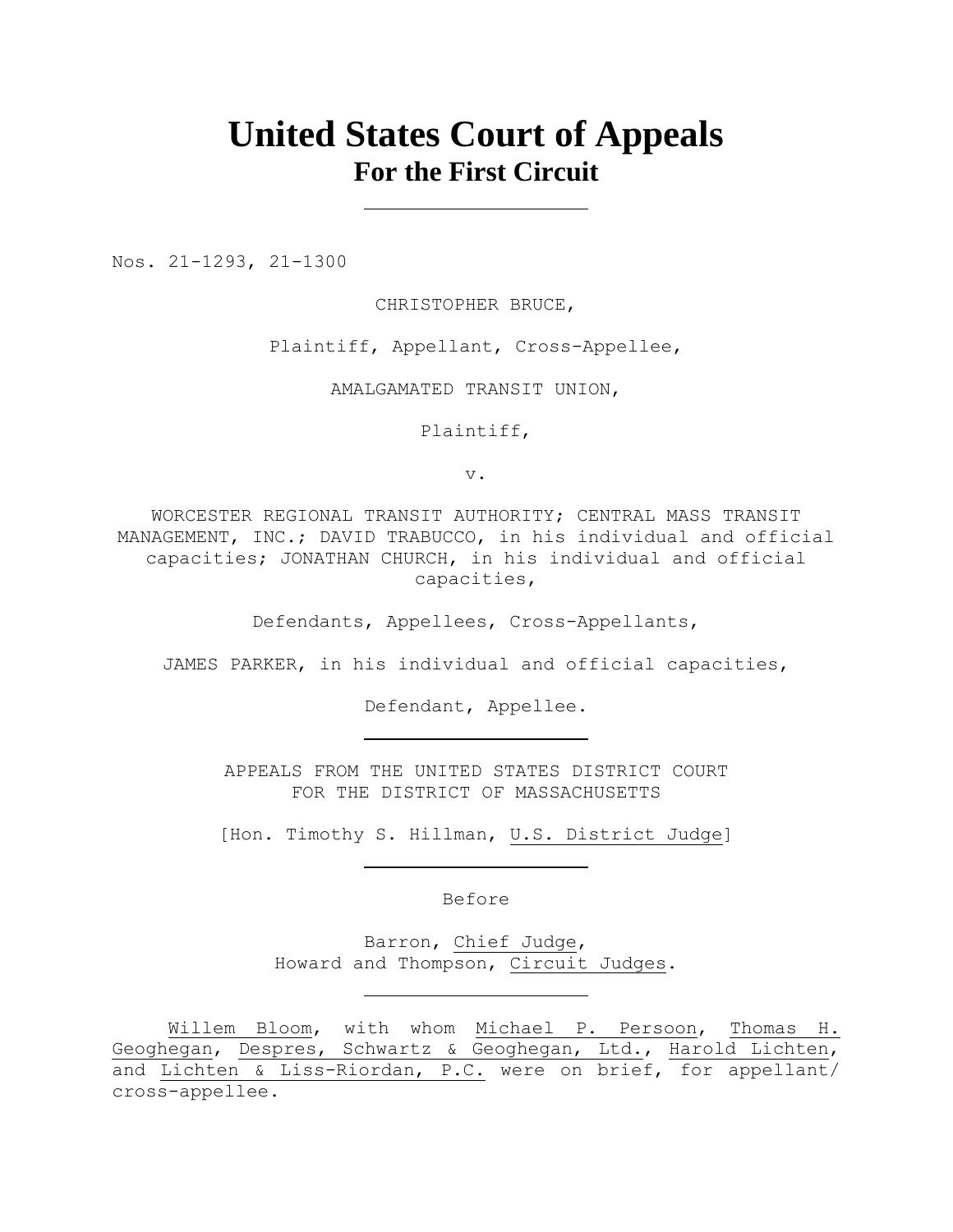Thomas J. Conte, with whom Alexandra N. Mansfield and Mirick, O'Connell, DeMallie & Lougee, LLP were on brief, for appellees/ cross-appellants.

Christopher B. Kaczmarek and Littler Mendelson, P.C. on brief for appellee James Parker.

May 18, 2022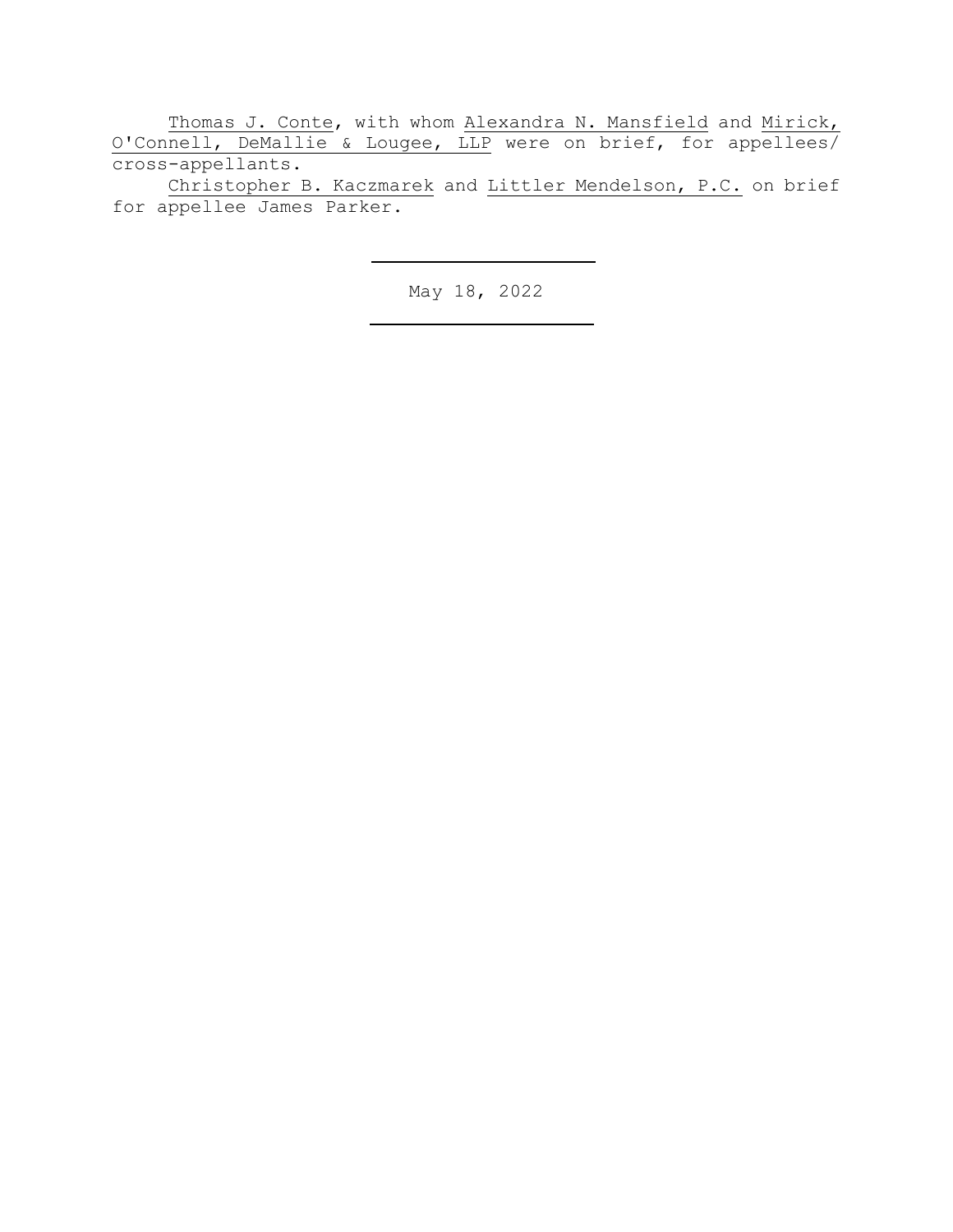**BARRON**, **Chief Judge**. Christopher Bruce is a former bus driver for the Worcester Regional Transit Authority ("WRTA"). He was employed in that capacity by Central Mass Transit Management, Inc. ("CMTM"), which had contracted with WRTA to provide bus service to the City of Worcester and surrounding towns. While so employed, Bruce also served as president of the bus drivers' union, Amalgamated Transit Union Local 22 ("Local 22"). Bruce was fired on February 8, 2018, from his job as a WRTA bus driver. His termination followed the public comments that he made to a television network about proposed budget cuts to the WRTA.

In response to the termination of his employment, Bruce filed suit under 42 U.S.C. § 1983 claiming a violation of his right to free speech under the First Amendment of the U.S. Constitution and under the Massachusetts Civil Rights Act ("MCRA") in the United States District Court for the District of Massachusetts. He named as defendants WRTA; CMTM; James Parker, the general manager of CMTM; David Trabucco, the director of operations of CMTM; and Jonathan Church, the Executive Director of WRTA. The District Court granted summary judgment to the defendants on Bruce's claims. We vacate and remand.

# **I.**

WRTA is a Massachusetts public authority that provides transit service to Worcester and surrounding towns. See Mass. Gen. Laws ch. 161B, §§ 2, 3. WRTA is prohibited from "directly

- 3 -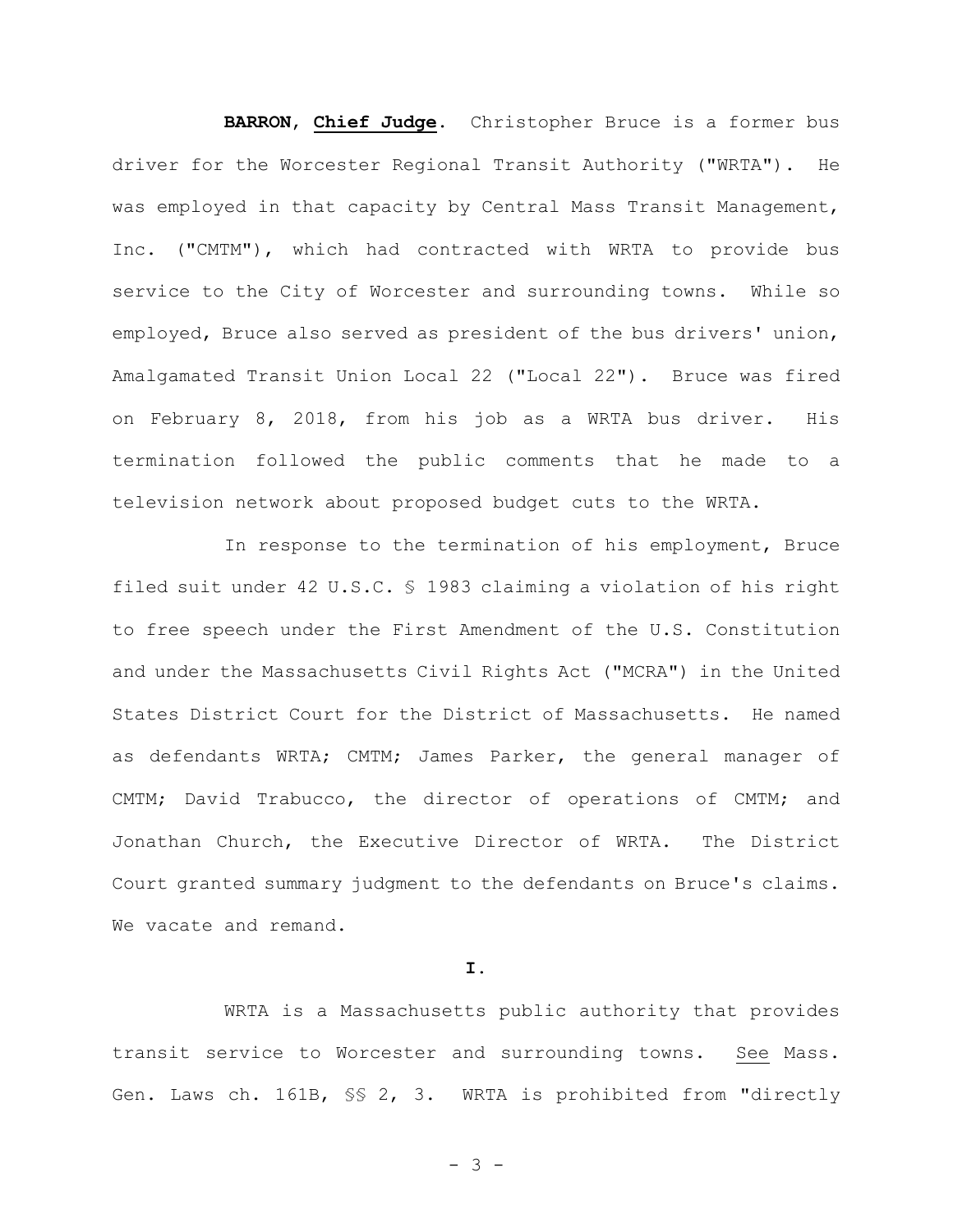operat[ing] any mass transportation service," id. § 25, however, and so it contracts with a private party to operate that service, see id.  $\frac{1}{5}$  6(f).

During the time relevant to the issues in this appeal, WRTA contracted with CMTM, which is a wholly owned subsidiary of First Transit, Inc. WRTA's bus drivers are employees of CMTM but nonetheless wear uniforms with WRTA logos, and WRTA pays the drivers' nonwage compensation, such as pension benefits, directly out of its own budget. WRTA also owns the buses that the drivers operate, approves bus routes, makes certain service-related decisions, and owns real property where the drivers perform some of their duties, including the site known as "the Hub." Finally, some officers of CMTM -- including Parker and Trabucco -- often identify themselves as officers of WRTA when they send correspondence.

At the same time, CMTM has adopted its own rules for employment, including for disciplining its employees, and CMTM enforces those rules. CMTM also negotiates with Local 22.

Bruce worked as a WRTA bus driver from 1976 until 1994, when he left to work as a full-time business agent for Local 22. Bruce then returned to work at WRTA, as a CMTM employee, in 2013 when he was elected president of Local 22, which is an unpaid role.

In 2015, CMTM terminated Bruce's employment for disciplinary infractions, including improper cell phone use while

 $- 4 -$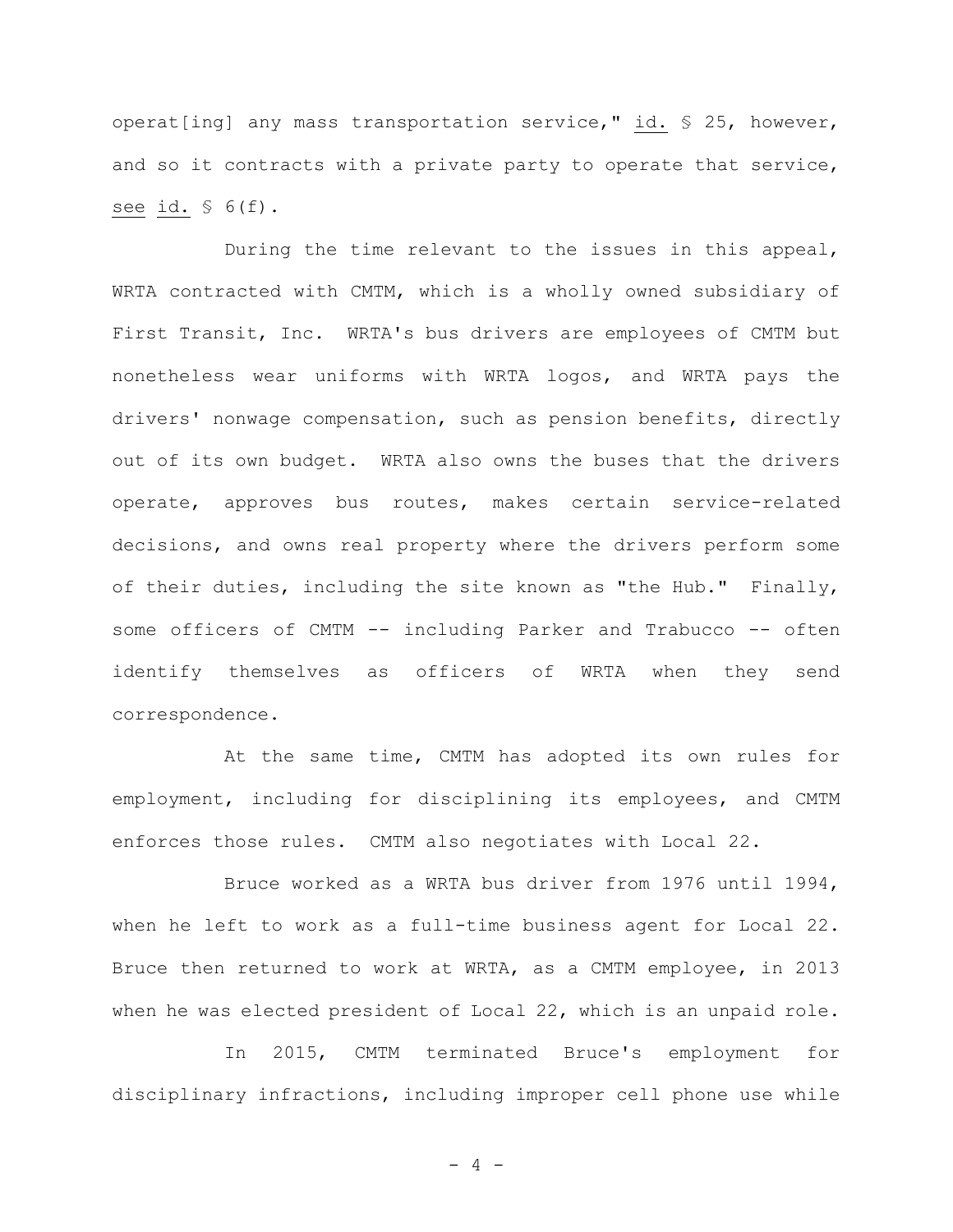driving and failure to follow orders. That termination was later rescinded by agreement. But, after another disciplinary infraction, Bruce was demoted in 2016 and eventually terminated from employment with CMTM in February 2017 after "giving back" an overtime shift for which he had previously volunteered.

Following this latter termination, Bruce approached the Local 22 business agent, Ken Kephart, and told him that he "wanted to get back to work as soon as possible." Bruce asked Kephart "to go in and talk to [CMTM] to see if he could make an arrangement to make a last chance or a way to get back."

Bruce was apparently referring to what is known as a "last chance agreement." Kephart indicated that he did not like last chance agreements, and so did Bruce. But, Bruce said, "I need to get back to work."

Bruce, Kephart, and Parker entered into a last chance agreement on March 30, 2017 (the "Last Chance Agreement"). The Last Chance Agreement provided that Bruce's termination of employment would be converted to a suspension without pay for the period that he was not working and that Bruce would return to work on April 1, 2017. It further provided that "[a]ny determination by" CMTM that Bruce had committed certain disciplinary infractions during a two-year period would "result in immediate termination of Mr. Bruce's employment."

 $- 5 -$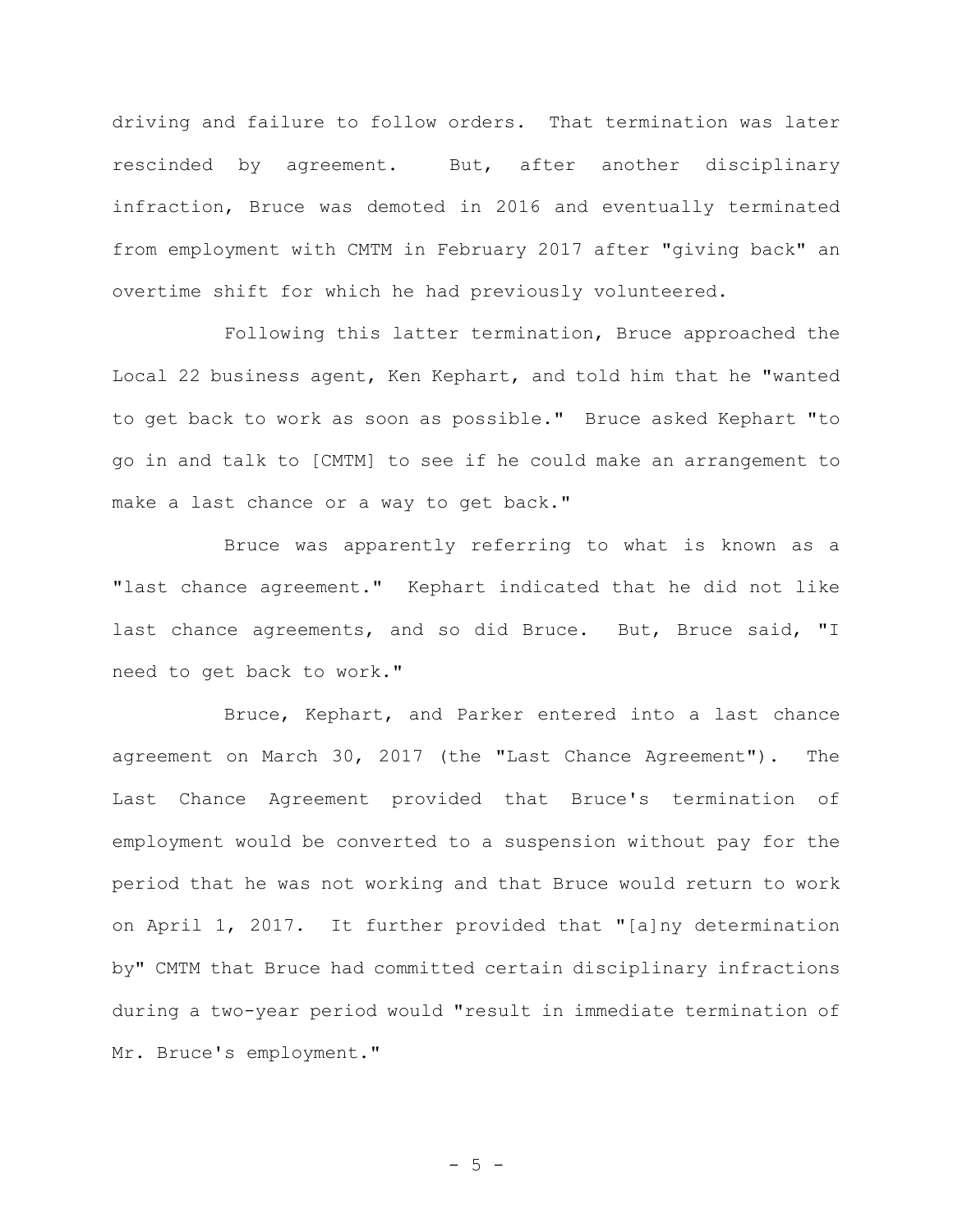In addition, under the agreement, Bruce and Kephart agreed "to waive any and all rights they may have presently or in the future to file or assert any claim, complaint, grievance, appeal to arbitration or other action in any forum of any kind in regard to any further disciplinary action including termination invoked by [CMTM] pursuant to [the Last Chance] Agreement for the two (2) year period." Bruce also was given under the agreement "the opportunity to consult with a representative of his choosing prior to signing this Agreement, including consultation with [Bruce's] Union," and the agreement stated that Bruce "has done so."

Bruce faced discipline again in January 2018, when he was investigated for leaving the scene of an accident. It was determined, however, that he did not conclusively violate a safety procedure or practice.

That same month, the Governor of Massachusetts proposed significant budget cuts to regional transportation authorities in his proposed budget for the 2019 fiscal year. CMTM and Local 22 agreed to participate in joint efforts to oppose the budget cuts.

On January 29, 2018, Parker included in his daily email to CMTM employees a message that directed CMTM drivers to "contact your reps and feel free to talk with passengers, family, friends and each other." Trabucco and Church testified that no preapproval was needed for employees who spoke to the media while off-duty and

- 6 -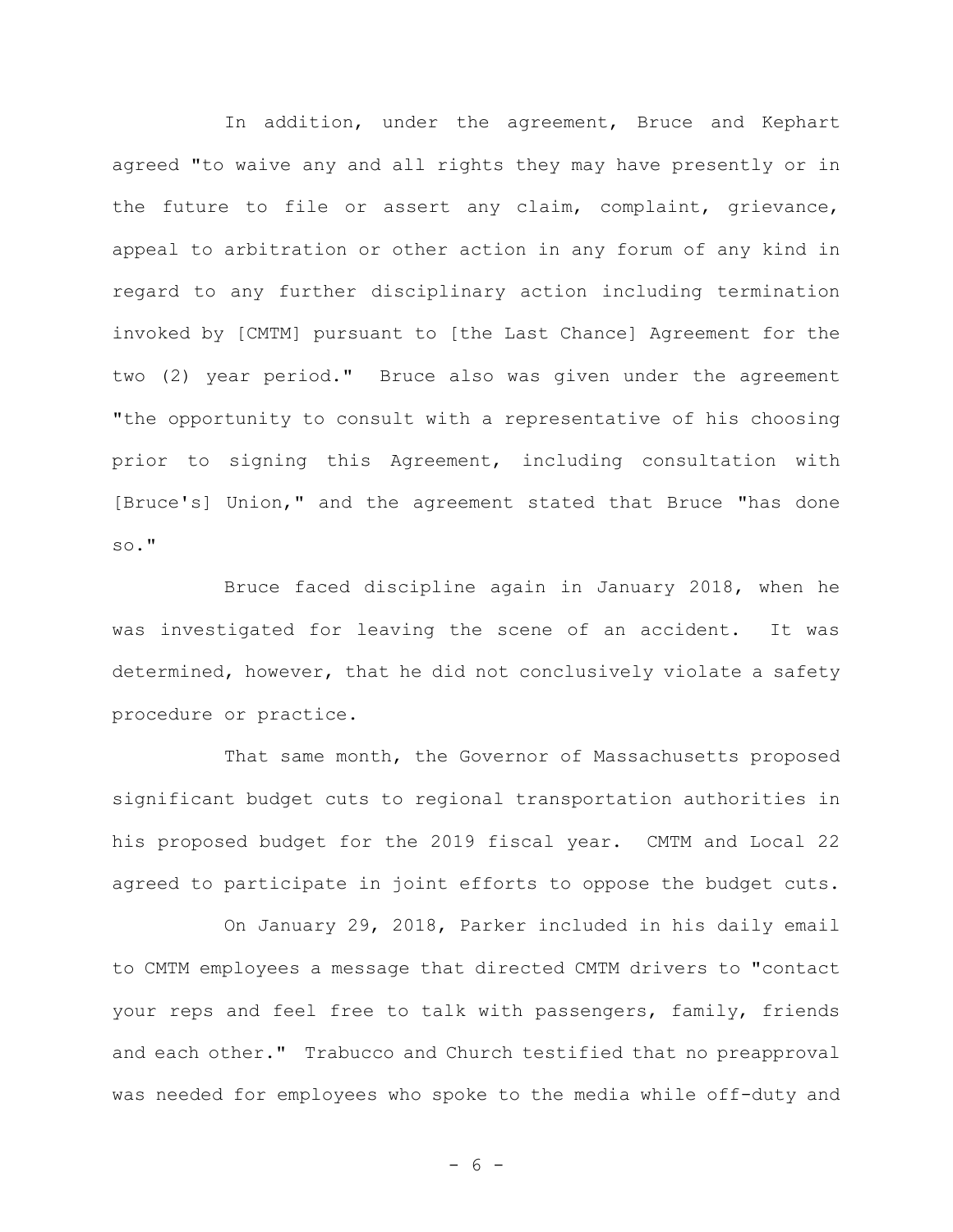not in uniform, but the written policy covered "[a]ll statements in which an employee is representing CMTM or WRTA" without reference to hours of duty or uniform.

Bruce participated in an interview regarding the budget cuts with the Worcester Telegram & Gazette for an article that the newspaper published on February 4, 2018. Bruce was working at the time as a "report" driver. He thus was responsible at the time both for driving WRTA buses that had been taken out of service from the "Hub," which is the central terminal for WRTA services, to CMTM's maintenance and operations facility, for filling in for sick drivers, and for driving repaired buses back from that facility to the "Hub" so that the buses could be placed back in service.

The newspaper article discussed Local 22's efforts to "mobiliz[e] in the face of rumored service cuts and job losses as [WRTA] confronts an anticipated \$1 million budget shortfall." The article reported that "Bruce, [the] Local 22 president, said he hadn't seen an effort like this since the strike of 2004." Bruce testified that he was on duty when he gave the interview.

The next day, February 5, 2018, Bruce received a telephone call from a reporter for the local Telemundo television station. The reporter requested to interview bus drivers about the proposed budget cuts, and Bruce told her to meet him the next day at 12:30 PM at the Hub, when there would be a shift change.

- 7 -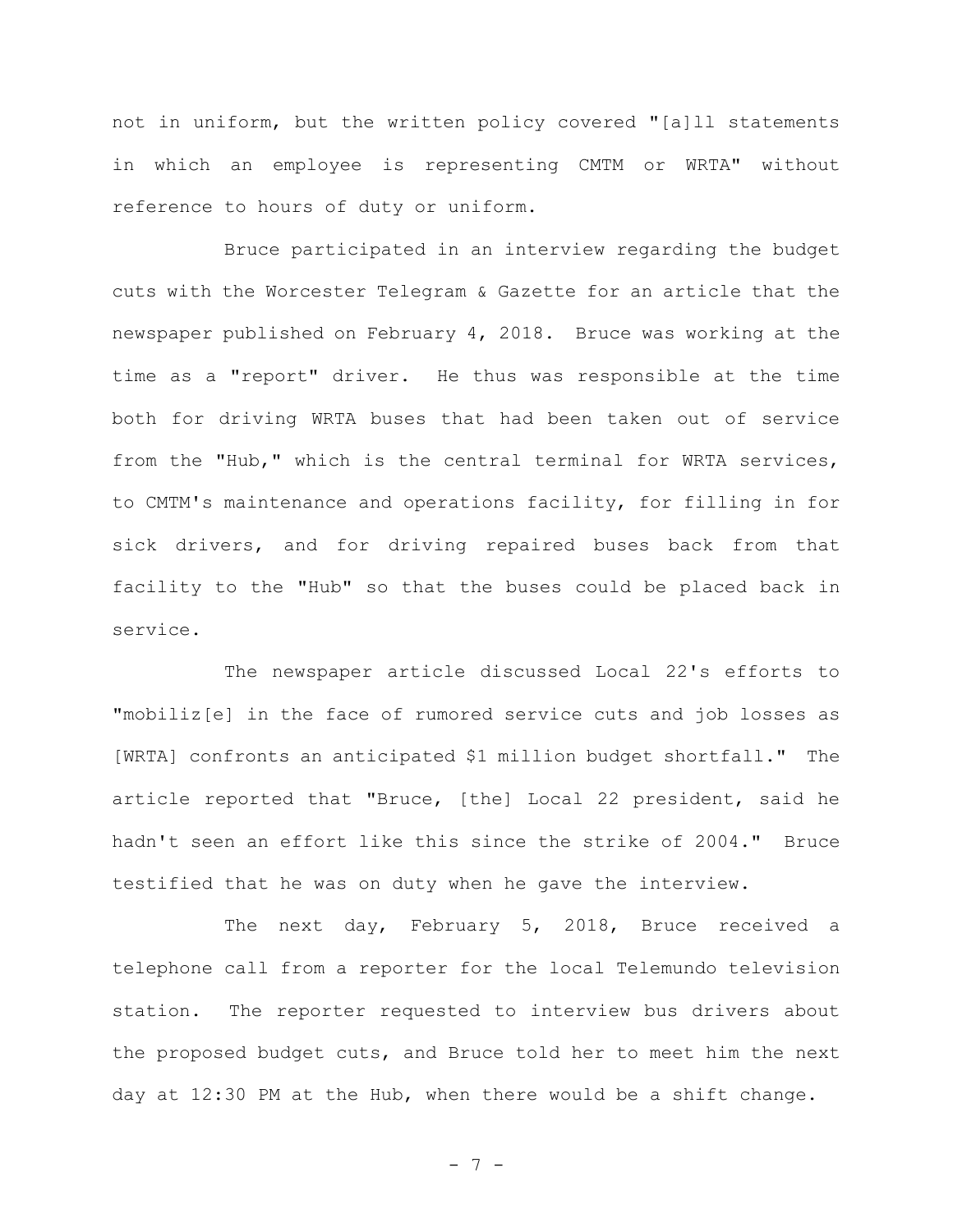Bruce contacted four other drivers to arrange for them to speak with the reporter too. Bruce arrived at the Hub at 11:00 AM after bringing a bus there, and the Telemundo TV crew had already arrived.

Bruce spoke with the crew, one member of whom asked to take a ride in a bus around the Hub to prepare the camera. Bruce did not check in with his immediate supervisor to determine if he had any tasks to perform. However, Bruce testified that he knew he did not because all of the buses at the repair garage were in disrepair, so his next job would have to be to take a bus back from the Hub.

Bruce gave an interview to the TV crew before his shift ended while in uniform and driving a bus around the back lot at the Hub at no more than 5 miles per hour with no one else on board. A short clip from Bruce's interview aired that night on Telemundo.

The clip shows Bruce briefly looking at the reporter, who stood behind him, and at one point taking both hands off of the steering wheel. Bruce tells the interviewer that if the proposed budgets cuts are enacted, "the public will be the loser." A chyron identifies Bruce as "Presidente del Sindicato," meaning "President of the Union."

The following day, February 7, Bruce received a letter from David Trabucco, CMTM director of operations, that informed him that he was being investigated for making unauthorized

- 8 -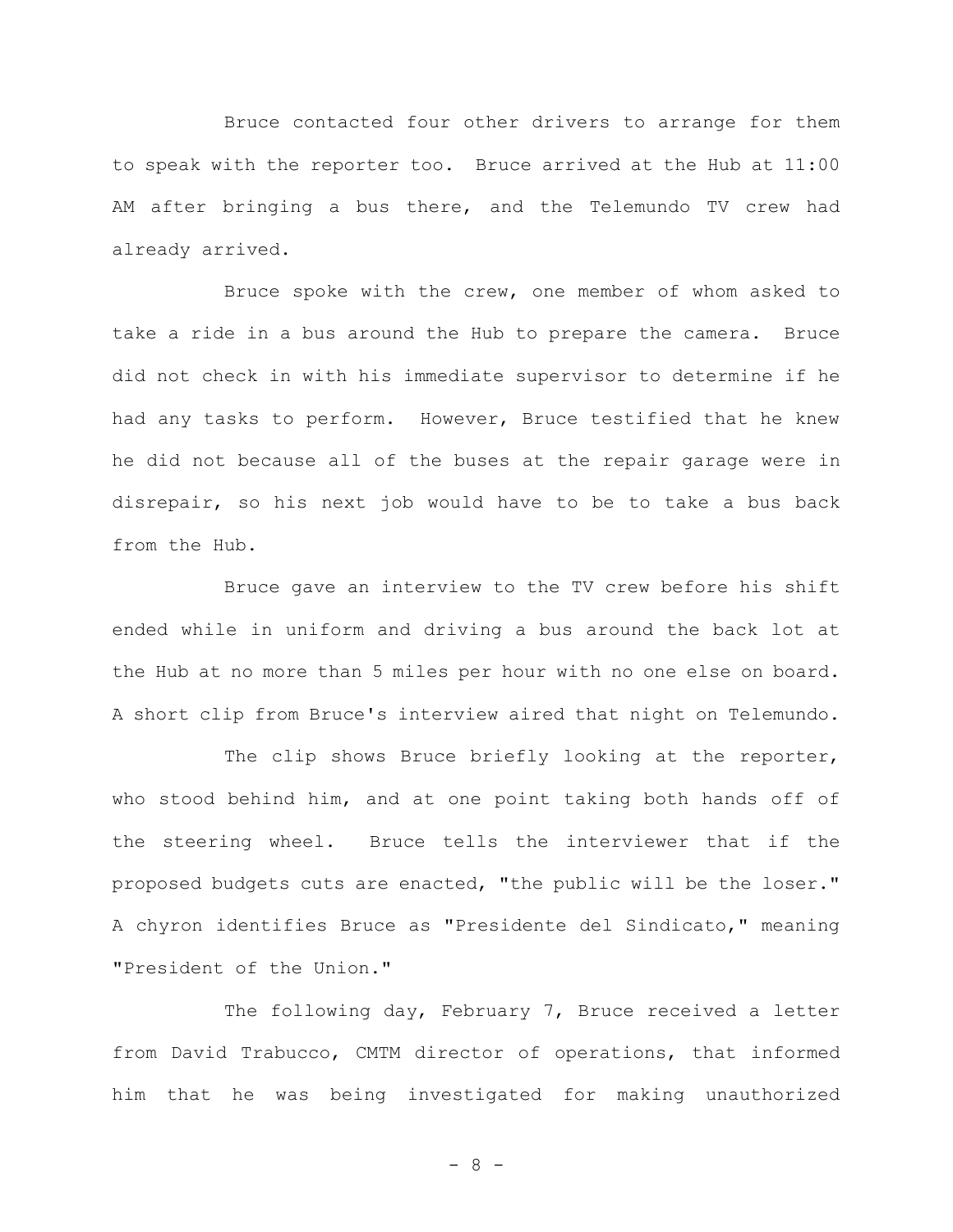statements to the media, for a willful or deliberate violation of or disregard of safety rules or common safety practice, and for a failure to follow work orders. CMTM policy requires drivers to seek preapproval for "[a]ll statements in which an employee is representing CMTM or WRTA."

Trabucco met with Bruce on February 8. Kephart and Jo-Ann Clougherty, the Human Resources Manager for CMTM, attended the meeting as well.

Clougherty's notes of the meeting reflect that Bruce said that he had "no intention of doing anything bad. I screwed up . . . [g]ot phone calls from media should have had them call Ken [Parker]." The notes further state that Trabucco informed Bruce "You know you need authorization to speak," and Bruce responded, "yes I know." Trabucco informed Bruce that he would be taken out of service pending the investigation.

Bruce and Kephart subsequently met with Parker. Bruce testified that he said the same thing to Parker that he had said to Trabucco.

Parker wrote a letter to Bruce on February 13 informing him that he had been terminated following "the investigation of the . . . infractions you were charged with."

Bruce and Kephart subsequently went to see Parker the same day to ask him to reconsider the termination. Parker, in a memorandum for record written after that conversation, wrote that

- 9 -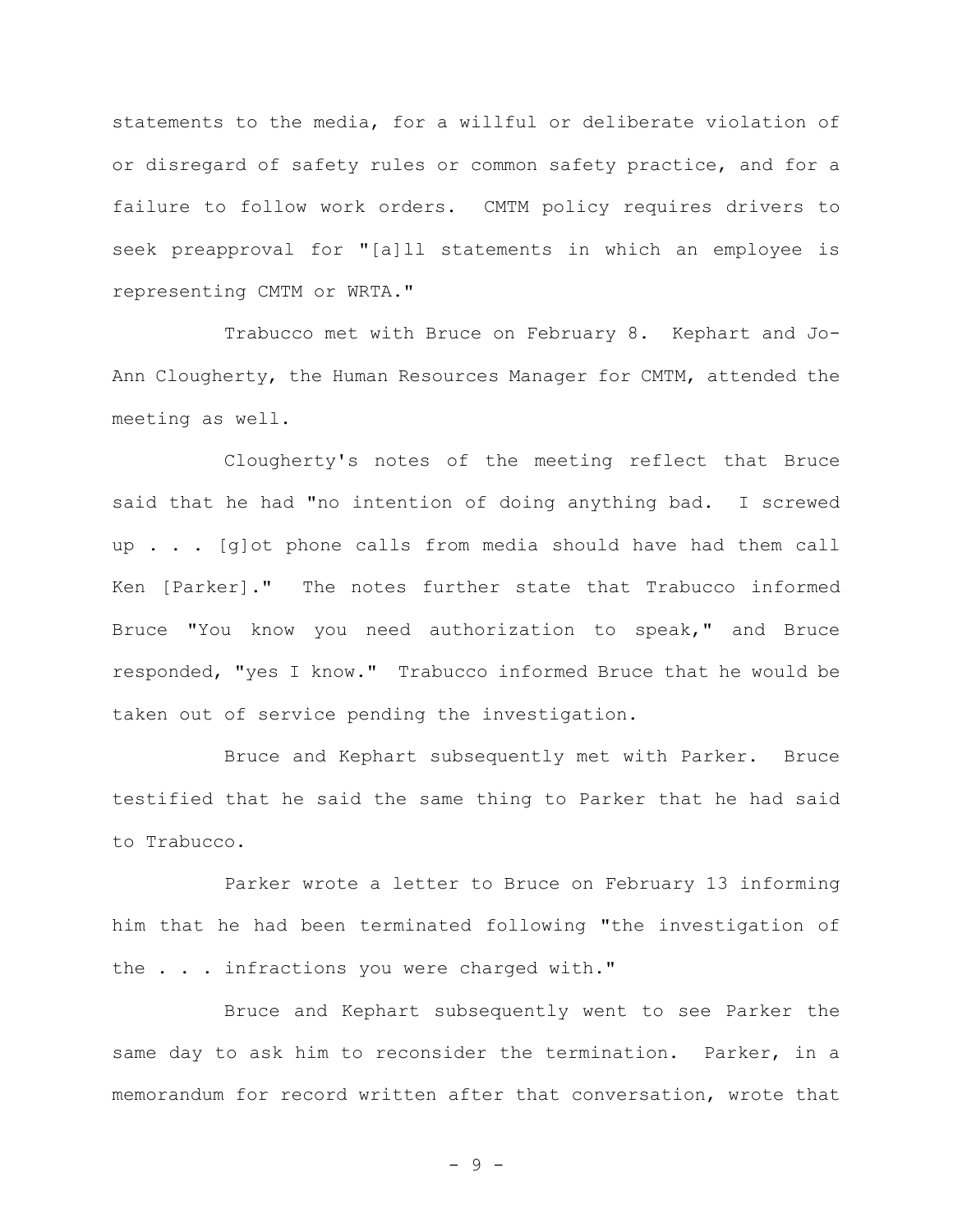he "went through each of the three charges which led to my decision," and that "Chris acknowledged that he committed the offenses." Parker further wrote that he "explained that [he] felt the coordination of an unauthorized media interview combined with the completely unsafe manner in which it was conducted while he was on the clock and should have been driving the bus back to the garage led to my decision. I felt he was doing this to thumb his nose at the company and if I let it pass it would establish a dangerous precedent." Parker testified that the memorandum accurately reflected the conversation.

Bruce and Amalgamated Transit Union filed suit against WRTA, CMTM, Trabucco, Church, and Parker on March 26, 2018. After discovery, both plaintiffs and defendants filed cross-motions for summary judgment. The District Court denied the plaintiffs' motion and granted the defendants' motion. See Bruce v. Worcester Reg'l Transit Auth., 527 F. Supp. 3d 67, 81 (D. Mass. 2021).

Bruce timely appealed; he was not joined by the Amalgamated Transit Union. All of the defendants except Parker cross-appealed based on the District Court's conclusion that the waiver that Bruce had signed in the Last Chance Agreement did not bar his claims. Although the District Court had merely "assume[d] . . . that CMTM was acting under color of state law when it terminated" Bruce, id. at 78, the appealing defendants also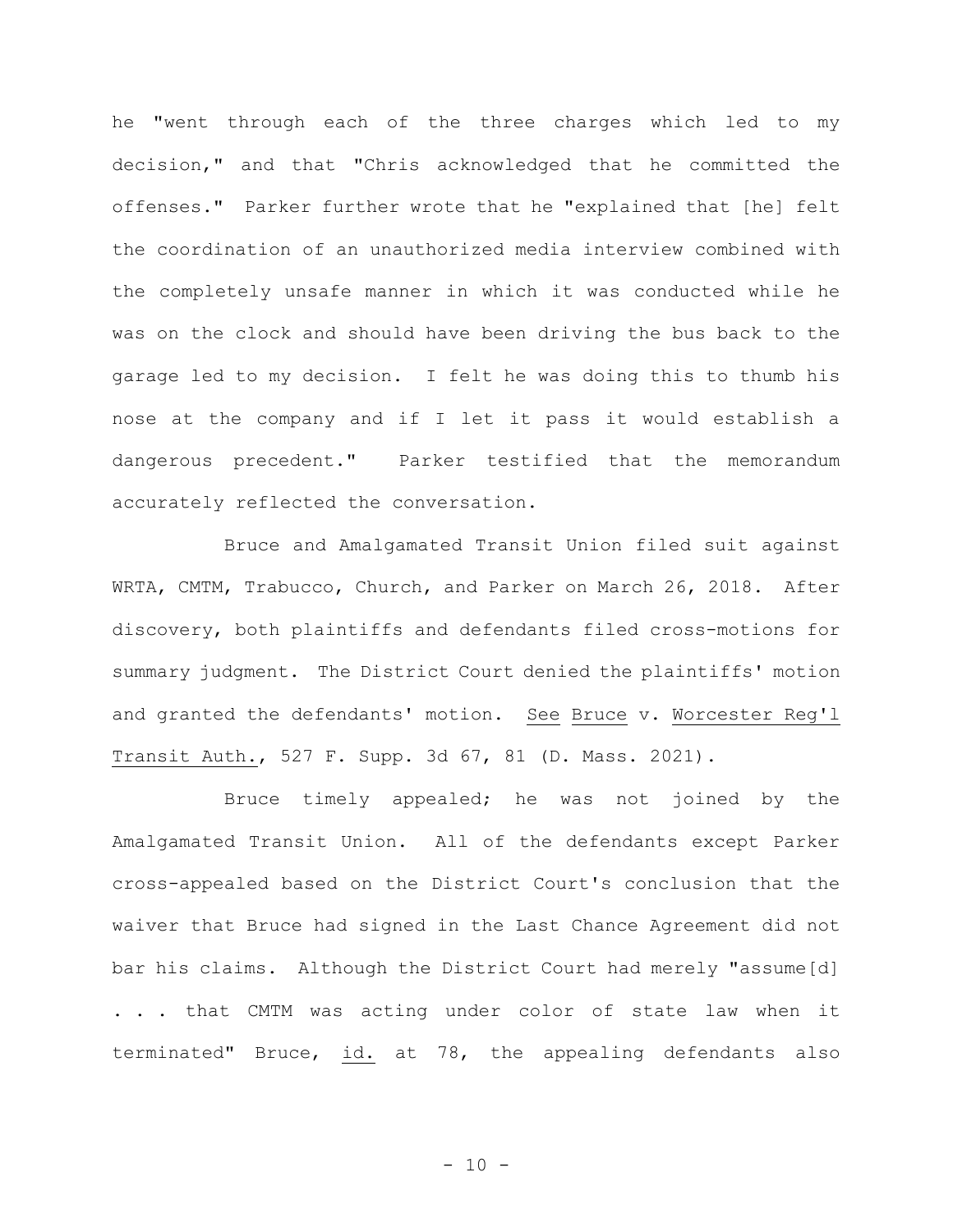appealed "to the extent that the [District] Court found that CMTM was so entwined with WRTA that it constituted a state actor."

# **II.**

We begin with Bruce's challenge to the District Court's grant of summary judgment to the defendants on his § 1983 claim. Bruce alleges in that claim that he was fired based on his interview with Telemundo in violation of the First Amendment.

"To determine whether an adverse employment action against a public employee violated an individual's First Amendment free speech rights, we employ a three-part inquiry." Gilbert v. City of Chicopee, 915 F.3d 74, 82 (1st Cir. 2019); see also Curran v. Cousins, 509 F.3d 36, 45 (1st Cir. 2007) (aligning this circuit's three-part test with Garcetti v. Ceballos, 547 U.S. 410 (2006)). The first part concerns whether the public employee "spoke as a citizen on a matter of public concern." Gilbert, 915 F.3d at 82 (quoting Curran, 509 F.3d at 45). The second part concerns whether, if the employee did so, "the relevant government entity had an adequate justification for treating the employee differently from any other member of the general public." Curran, 509 F.3d at 45 (quoting Garcetti, 547 U.S. at 418). The third part concerns whether, if that government entity did not have an adequate justification, "the protected expression was a substantial or motivating factor in the adverse employment decision." Id. Even then, "the employer must have the opportunity

- 11 -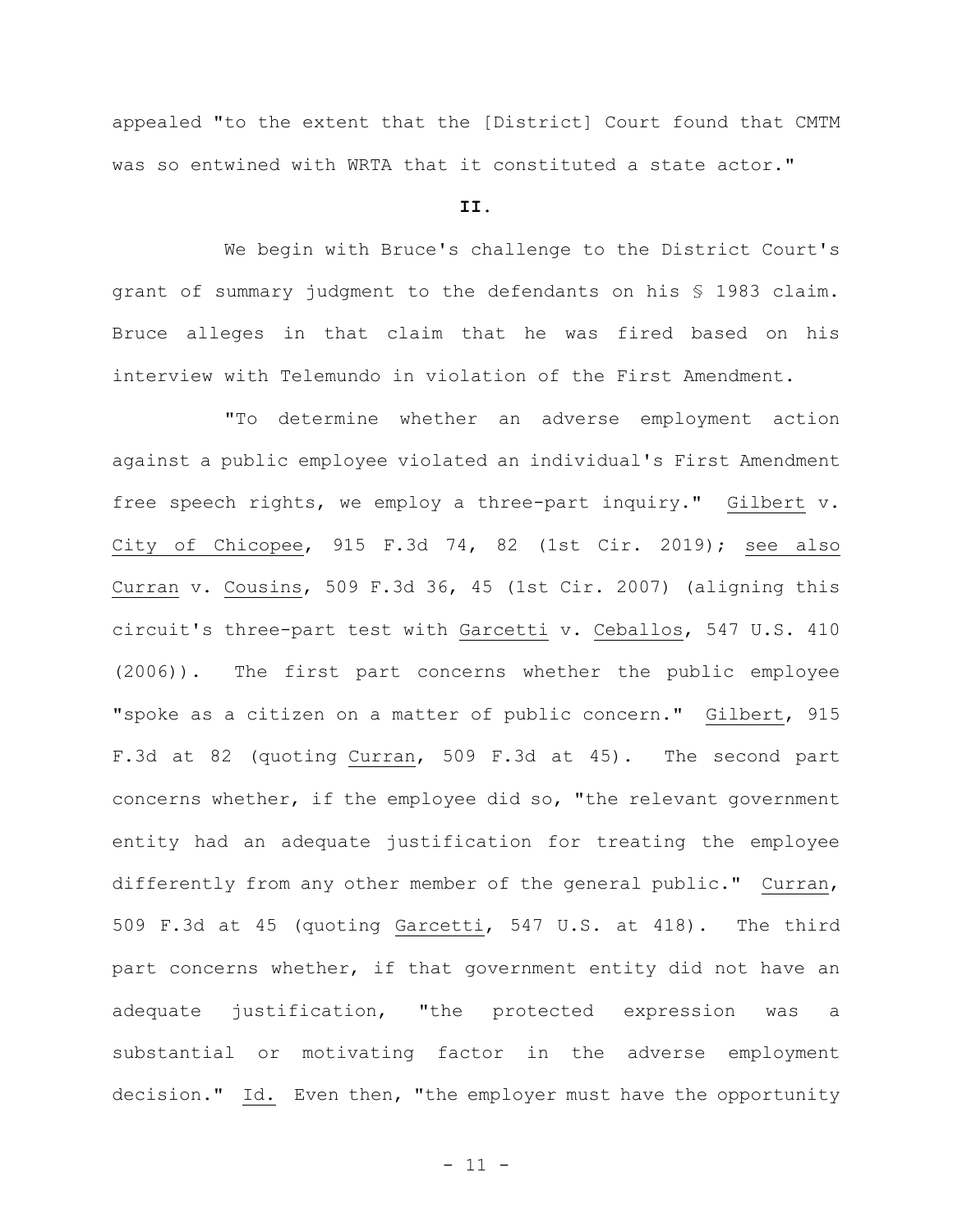to prove that it would have made the same decision regardless of the protected expression." Id. (citing Mt. Healthy City Sch. Dist. Bd. of Educ. v. Doyle, 429 U.S. 274, 287 (1977)); see also McCue v. Bradstreet, 807 F.3d 334, 338-39 (1st Cir. 2015).

Bruce contends that the defendants are not entitled to summary judgment on this claim because of what he contends the record shows in relation to each part of the tripartite constitutional inquiry. We review the District Court's decision de novo to determine if a "reasonable fact-finder, examining the evidence and drawing all reasonable inferences helpful to [Bruce] could resolve the dispute in [Bruce's] favor." Hill v. Walsh, 884 F.3d 16, 21 (1st Cir. 2018) (citations omitted).

# **A.**

There is no dispute that the budget cuts that Bruce discussed in his interview with Telemundo constituted a "matter of public concern." Curran, 509 F.3d at 45. The parties do dispute, however, whether Bruce "spoke as a citizen," id., or, instead, only "pursuant to [his] official duties," Decotiis v. Whittemore, 635 F.3d 22, 30 (1st Cir. 2011) (quoting Garcetti, 547 U.S. at 421). Bruce contends that, given what a reasonable juror could find the record shows about the circumstances in which he was speaking during the interview, he was speaking as a citizen. Insofar as there is no material dispute of fact with respect to the circumstances in which Bruce gave the interview, the question

- 12 -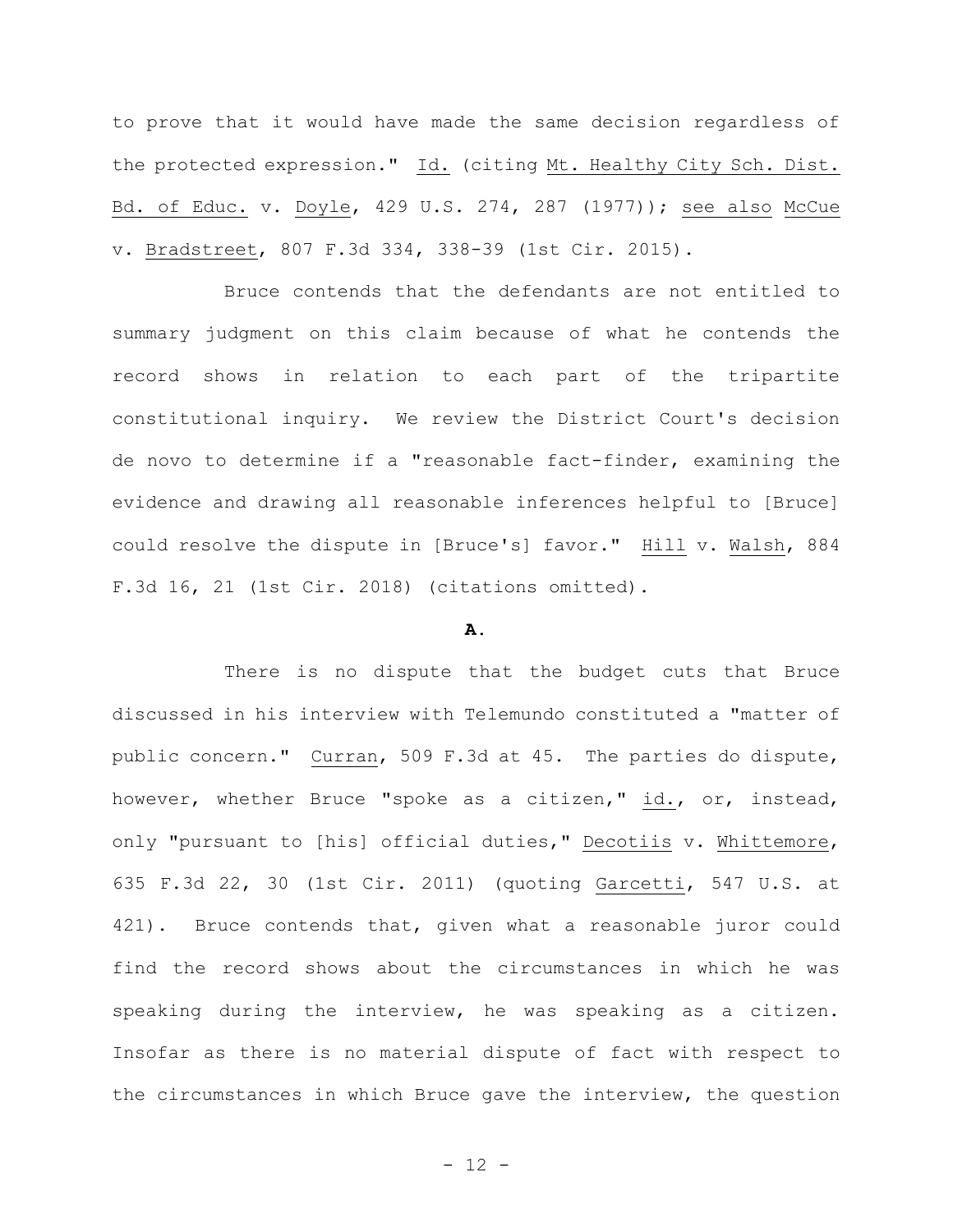of whether Bruce is right on that score is one of law. Curran, 509 F.3d at 45 (citing Connick v. Myers, 461 U.S. 138, 148 n.7 (1983)).

To assess Bruce's contention, it helps to start by reviewing what the Supreme Court of the United States held in Garcetti, as that case, too, concerned a public employee's First Amendment challenge to a termination of his employer that he contended was based on speech that he made at work. There, a deputy district attorney alleged that his supervisors violated the First Amendment when they retaliated against him for speech that he made to them concerning what he saw as deficiencies in a pending prosecution by his office. 547 U.S. at 413-15. The Supreme Court held that the District Court had correctly granted summary judgment to the defendants, because the prosecutor's "expressions were made pursuant to his duties as a calendar deputy," given that he "spoke as a prosecutor fulfilling a responsibility to advise his supervisor about how best to proceed with a pending case." Id. at 421.

The Supreme Court stated the general rule this way: "when public employees make statements pursuant to their official duties, the employees are not speaking as citizens for First Amendment purposes, and the Constitution does not insulate their communications from employer discipline." Id. The Supreme Court made clear, however, that it was "not dispositive" that the

- 13 -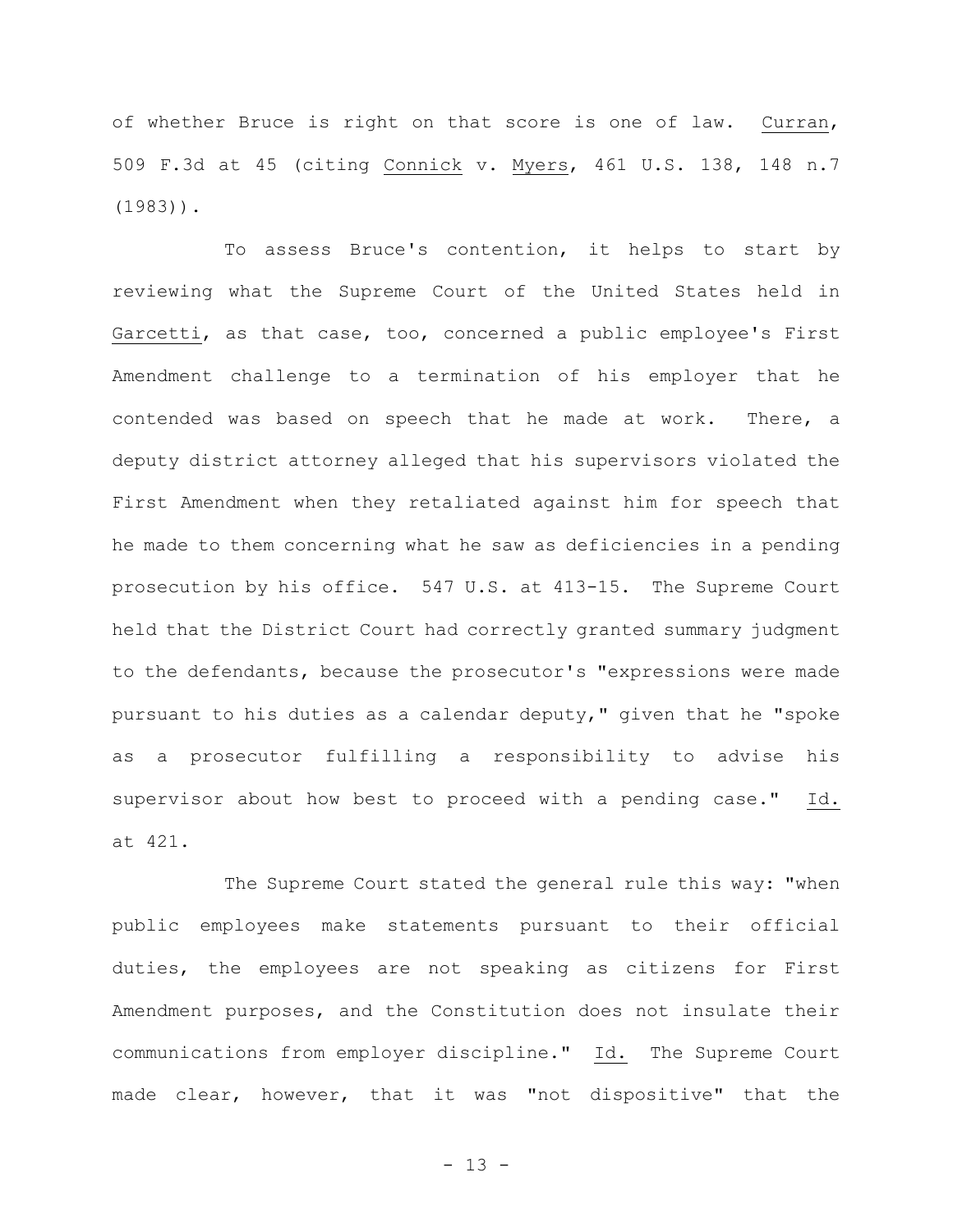prosecutor had "expressed his views inside the office, rather than publicly," because "[e]mployees in some cases may receive First Amendment protection for expressions made at work." Id. at 420 (citing Givhan v. W. Line Consol. Sch. Dist., 439 U.S. 410, 414 (1979)).

Thus, when determining whether an employee spoke "pursuant to their official duties," we must focus on whether the speech was "part of what" the employee was "employed to do" rather than merely whether the employee engaged in the speech "at work." Id. at 420, 421. As the Court has put it following Garcetti: "The critical question under Garcetti is whether the speech at issue is itself ordinarily within the scope of an employee's duties, not whether it merely concerns those duties." See Lane v. Franks, 573 U.S. 228, 240 (2014).

Here, there is no question that Bruce spoke to Telemundo while he was "at work." But, Bruce contends, the District Court erred in ruling that he spoke to Telemundo during the interview pursuant to his official duties and not "as a citizen." And that is because, he argues, he was speaking to Telemundo as an official of Local 22 about a matter that merely concerned his duties in a general sense.

Bruce urges that we hold that a public employee is not speaking pursuant to his official duties -- and is instead speaking in his capacity as a citizen -- whenever the employee is speaking,

- 14 -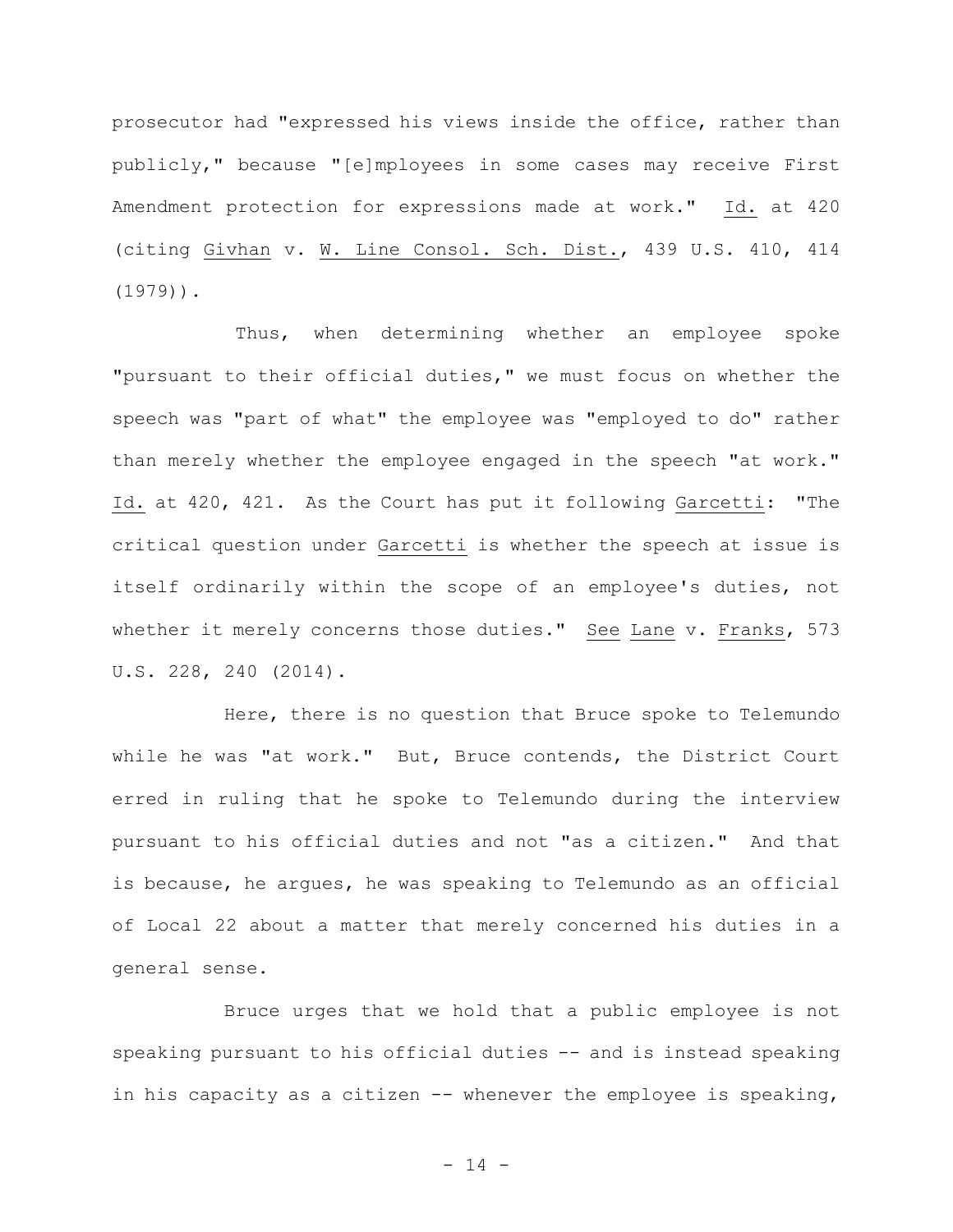even at work, as an official of the employee's union. Bruce argues that such a rule is supported by Supreme Court precedent that "draw[s] a clear distinction between employer speech and union speech." See Janus v. Am. Fed. Of St., Cty., and Mun. Emps., 138 S. Ct. 2448, 2474 (2018) (noting that unions "speak[] for the employees, not the employer"). And, Bruce further contends that some of our sister circuits have adopted this rule. See Boulton v. Swanson, 795 F.3d 526, 534 (6th Cir. 2015) ("We . . . hold that speech in connection with union activities is speech 'as a citizen' for purposes of the First Amendment."); Ellins v. City of Sierra Madre, 710 F.3d 1049, 1059-60 (9th Cir. 2013) (same); Fuerst v. Clarke, 454 F.3d 770, 774 (7th Cir. 2006) ("Because [an employee's] comments that precipitated the adverse action taken against him were made in his capacity as a union representative, rather than in the course of his employment as a deputy sheriff . . . [Garcetti] is inapposite.").

We need not go that far. Under our post-Garcetti precedent in this area, it is evident that, given what a reasonable juror could find about the circumstances in which Bruce was speaking to Telemundo, Bruce was speaking in his capacity "as a citizen" during the interview.

In applying Garcetti, we have identified a number of nonexclusive factors that indicate that a public employee is speaking "as a citizen," rather than "pursuant to the [employee's]

 $- 15 -$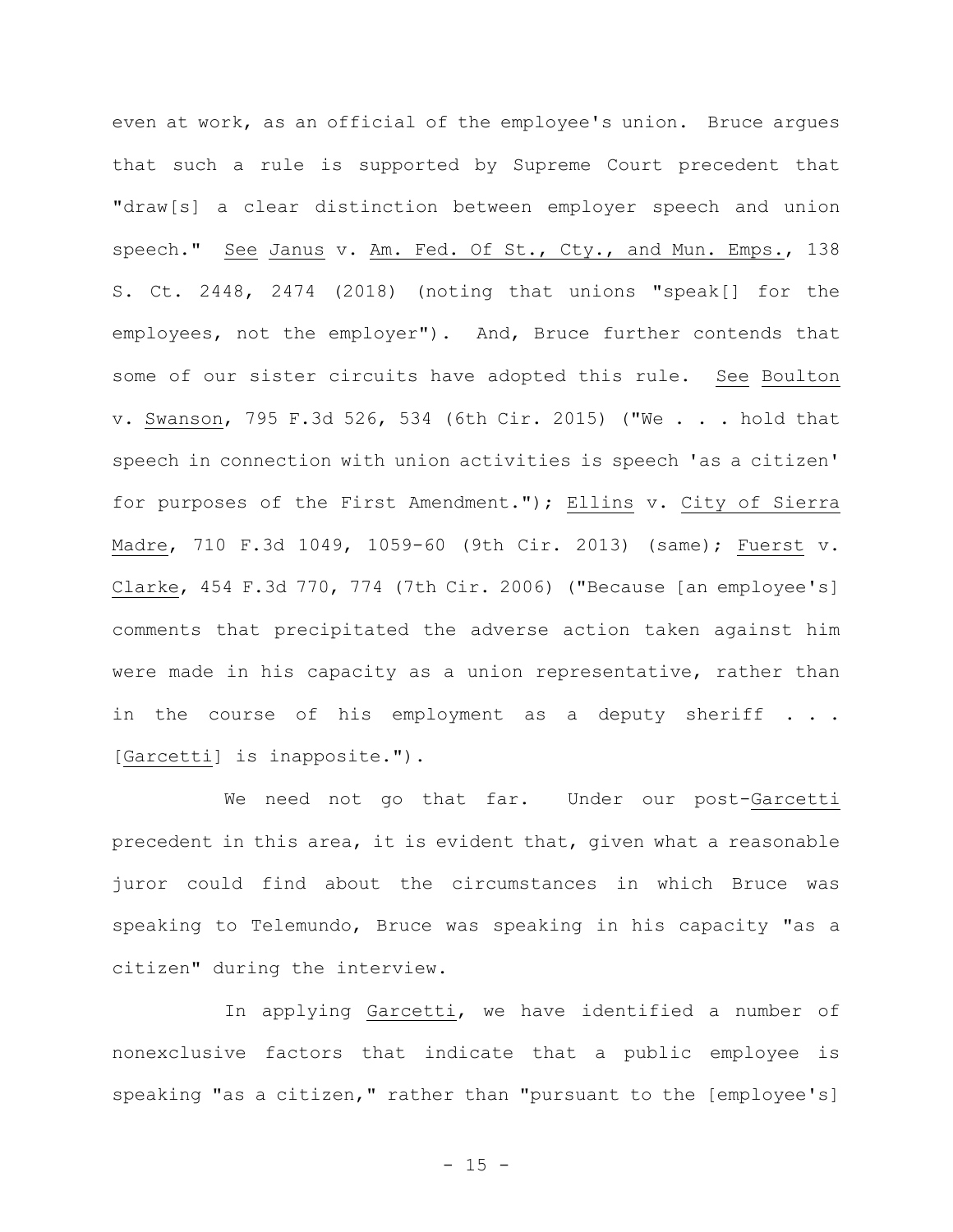official duties." They include "whether the employee was commissioned or paid to make the speech in question" by the employer; whether "the subject matter of the speech" indicates the capacity in which the employee was speaking; "whether the speech was made up the chain of command" of the employer or independent of it; "whether the employee spoke at her place of employment" or elsewhere; "whether the speech gave objective observers the impression that the employee represented the employer when she spoke (lending it 'official significance')"; "whether the employee's speech derived from special knowledge obtained during the course of her employment"; and "whether there is a so-called citizen analogue to the speech." Gilbert, 915 F.3d at 82 (quoting Decotiis, 635 F.3d at 32).

Bruce contends that, in light of what the record supportably shows with respect to each of those factors it was error for the District Court to conclude that, as a matter of law, he was not speaking "as a citizen" during the Telemundo interview. We agree.

A reasonable juror could find on this record -- as the parties appear to agree -- that Bruce was not paid by CMTM to speak with Telemundo, and that Telemundo identified Bruce to its viewers as "Presidente del Sindicato" (or, "President of the Union"). Such a juror also could find on this record that Bruce's speech did not derive from any special knowledge that he had gained as a

 $- 16 -$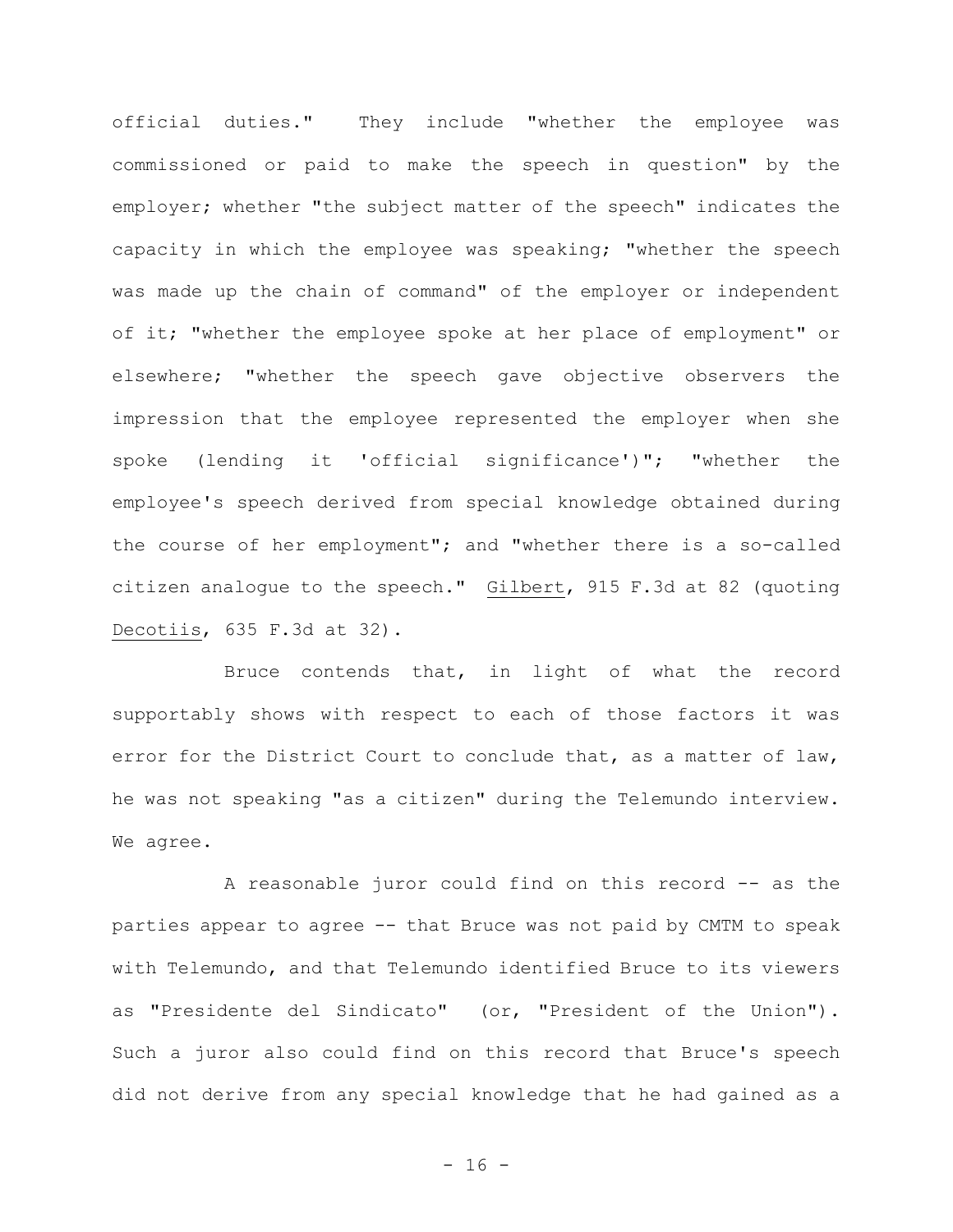public employee but was based instead on the common-sense premise (or, at most, a premise that he could have learned as a union official) that cuts to WRTA's budget would impact WRTA service.

Moreover, a reasonable juror could find on this record that Bruce's statements to Telemundo were essentially the same as ones that a typical WRTA rider could have made, which would support the determination that there is a citizen analogue to the speech at issue. Nor, obviously, were Bruce's comments made up the chain of command. In fact, that a reasonable juror could find that Bruce spoke -- as the defendants' own position accepts -- to Telemundo contrary to his employer's directives indicates that his speech fell outside his professional duties. See Dahlia v. Rodriguez, 735 F.3d 1060, 1075 (9th Cir. 2013) (en banc).

The defendants stress in response that the record shows that Bruce was interviewed in uniform, while driving a bus on WRTA property in the middle of his workday. But, the same could be said of any speech by Bruce while he was in uniform at work. Garcetti is clear in holding that there is a distinction between speech made "pursuant to [an employee's] official duties" and speech made "at work." 547 U.S. at 420, 421; see also id. at 420 ("That Ceballos expressed his views inside his office, rather than publicly, is not dispositive.").

The defendants do argue that "[w]hile Bruce's 'official duties' may not have included making public addresses, it is

- 17 -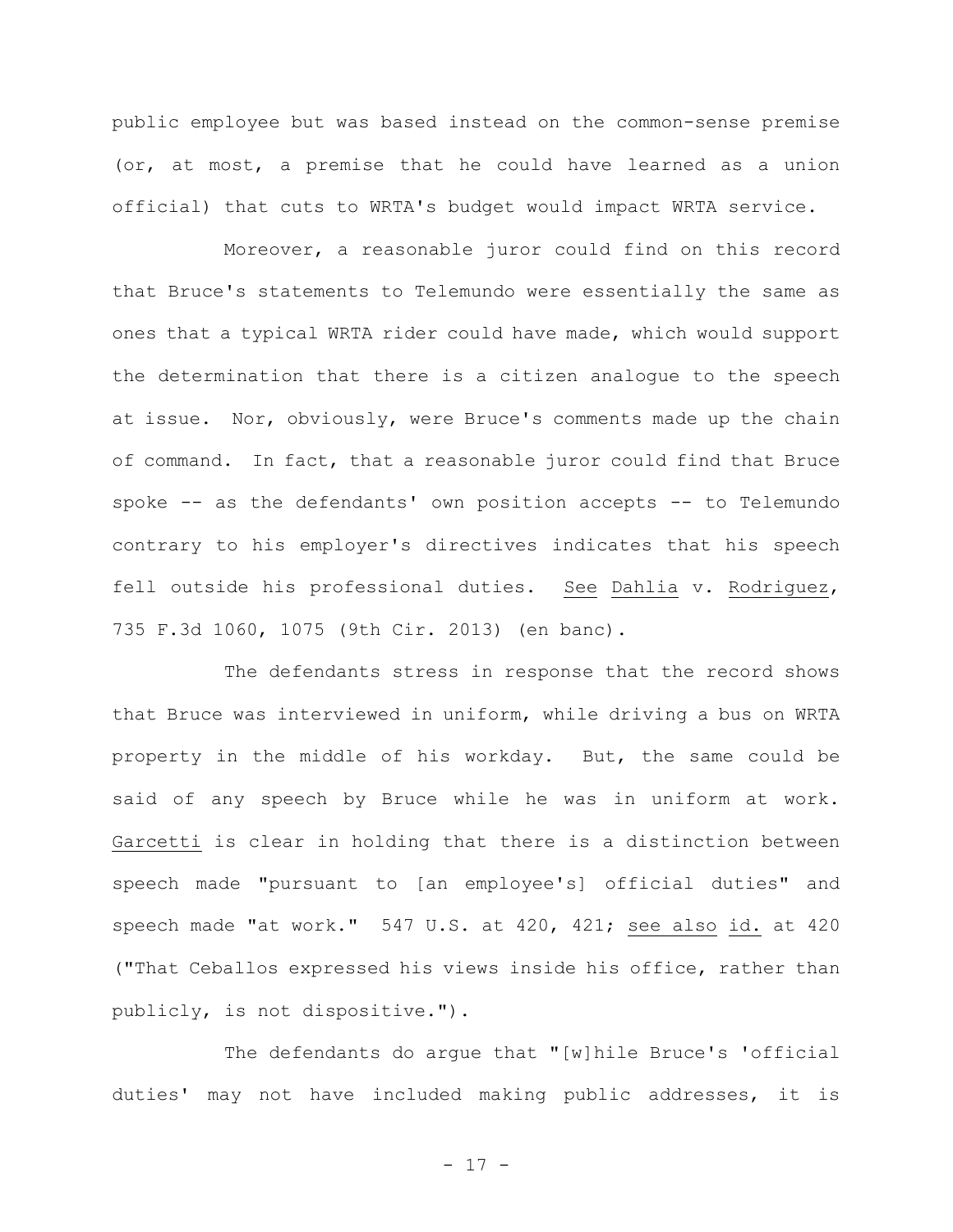undisputed that CMTM authorized its employees to speak out regarding the WRTA budget cuts, including by handing out flyers." And it is true that the fact that the employer commissions or pays for the speech at issue points in favor of the determination that the speech was not made "as a citizen." It does not follow, however, that the employer's failure to prohibit that speech necessarily means that the speech is made "pursuant to official duties." Cf. Decotiis, 635 F.3d at 31 ("In identifying Plaintiff's official responsibilities, 'the proper inquiry is "practical" rather than formal, focusing on "the duties an employee actually is expected to perform,"' and not merely those formally listed in the employee's job description." (quoting Mercado-Berrios v. Cancel-Alegría, 611 F.3d 18, 26 (1st Cir. 2010))).

The defendants also point to a statement by Bruce in his motion for summary judgment below that suggests that Telemundo sought out drivers to interview generally, rather than union representatives. There is no dispute, though, that Telemundo identified Bruce as the union president, rather than as a driver, in the clip of the interview shown to the public. Moreover, given the strength of the factors that point towards a conclusion that Bruce was speaking in a private capacity, the fact that Telemundo may have been seeking comments from WRTA drivers in their role as drivers does not suffice to show that, as a matter of law on this record, Bruce himself was speaking to Telemundo during the

- 18 -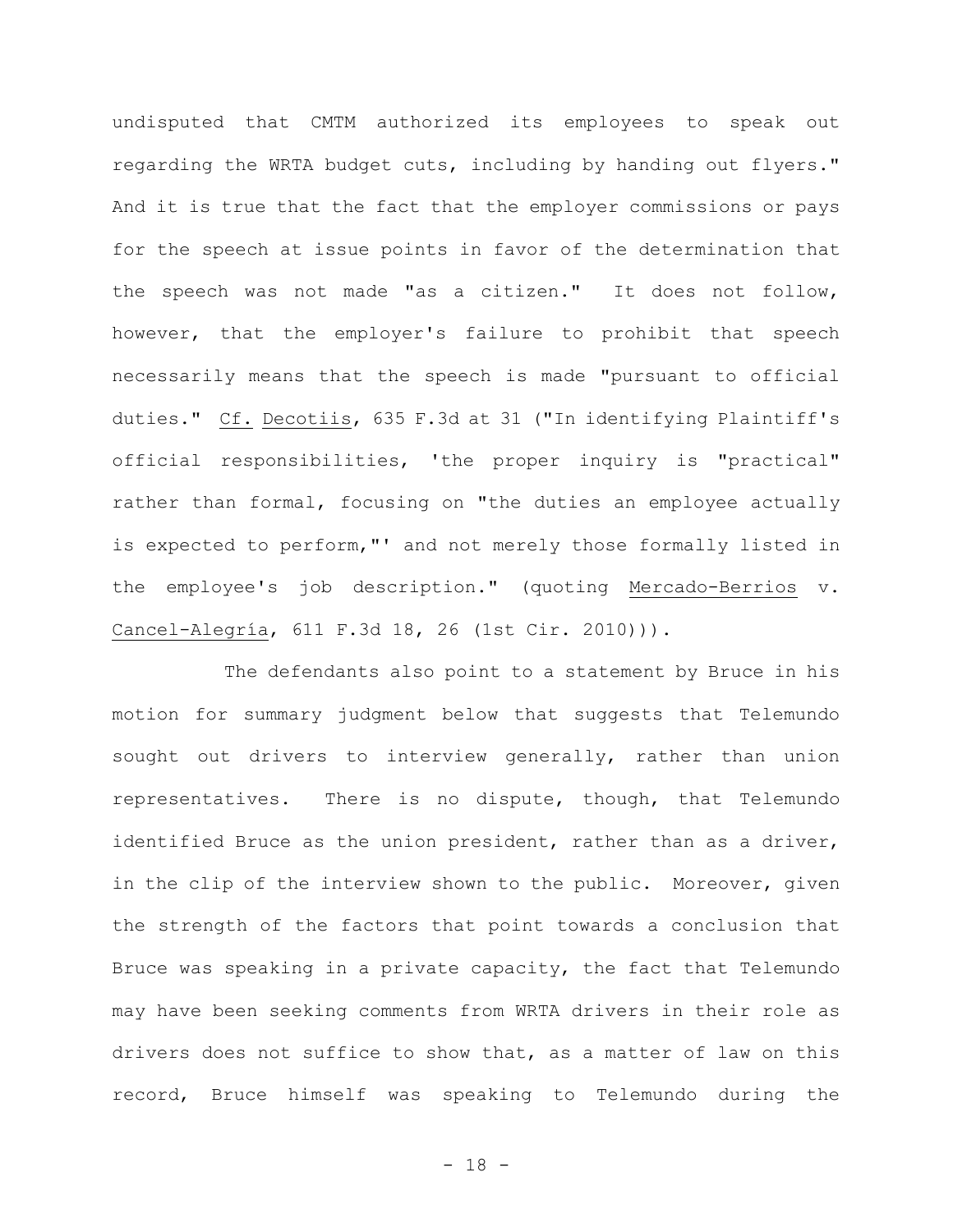interview in that capacity rather than in his capacity as a union president.

#### **B.**

We come, then, to the second part of the three-part inquiry. Here, the question is whether, even if Bruce spoke "as a citizen" on a "matter of public concern" during the Telemundo interview, the defendants "had an adequate justification for treating [him] differently from any other member of the general public" by terminating him for his protected speech, Curran, 509 F.3d at 45 (quoting Garcetti, 547 U.S. at 418).

The defendants urge us to affirm the District Court's grant of summary judgment to them on Bruce's § 1983 claim on this ground, notwithstanding that the District Court made no finding regarding it. We decline to do so.

This portion of the inquiry requires that we "attempt[] to 'balance the value of an employee's speech -- both the employee's own interests and the public's interest in the information the employee seeks to impart -- against the employer's legitimate government interest in preventing unnecessary disruptions and inefficiencies in carrying out its public service mission.'" Decotiis, 635 F.3d at 35 (internal quotation marks omitted) (quoting Guilloty Perez v. Pierluisi, 339 F.3d 43, 52 (1st Cir. 2003)); see also Connick, 461 U.S. at 140; Pickering v. Bd. of Educ. of Twp. High Sch. Dist. 205, 391 U.S. 563, 568 (1968).

- 19 -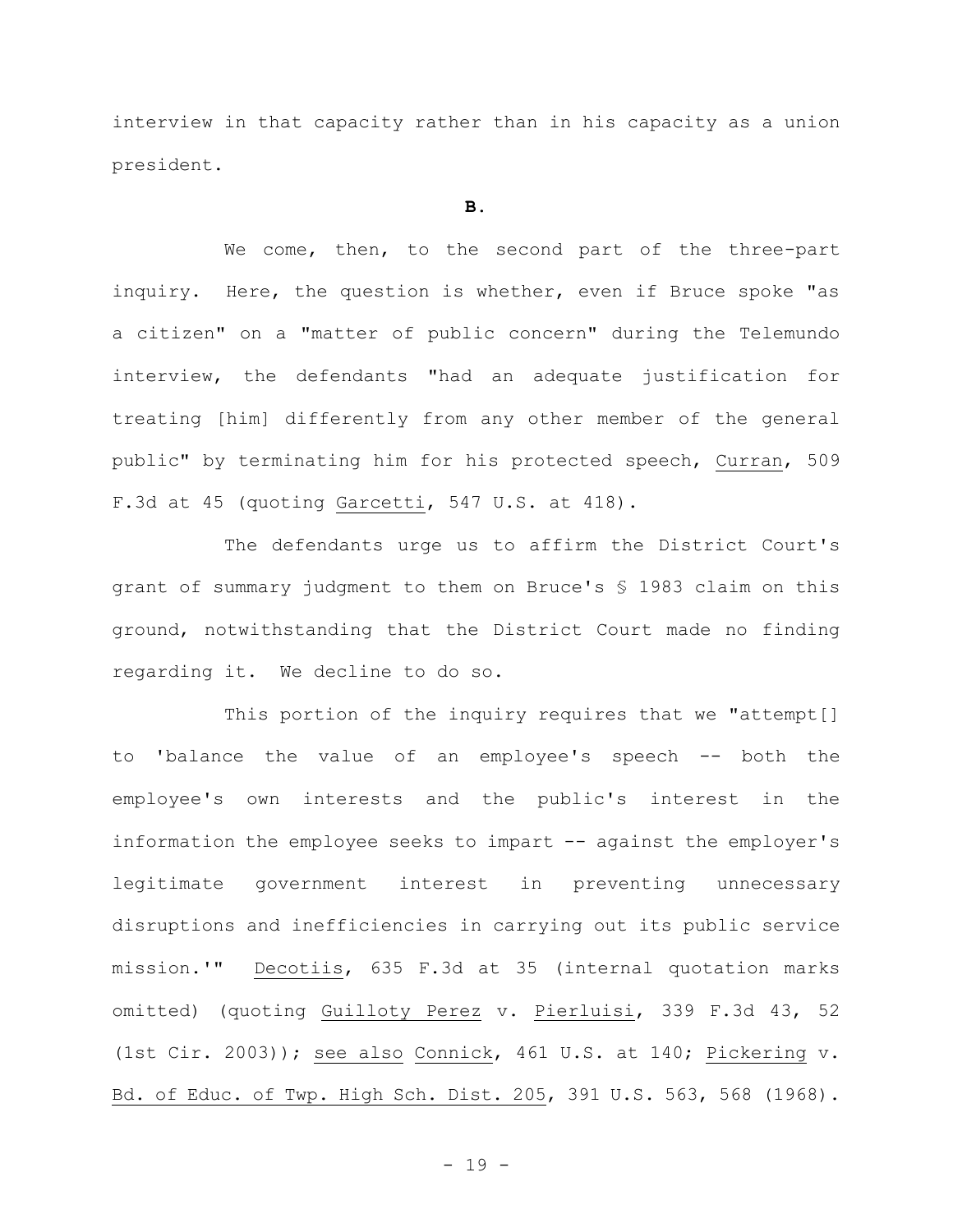We consider "(1) 'the time, place, and manner of the employee's speech,' and (2) 'the employer's motivation in making the adverse employment decision.'" Decotiis, 635 F.3d at 35 (quoting Davignon v. Hodgson, 524 F.3d 91, 104 (1st Cir. 2008)). If, in considering these factors, we determine that the employee "face[d] only those speech restrictions that are necessary for [his] employer[] to operate efficiently and effectively," Garcetti, 547 U.S. at 419, then the defendants' restrictions on speech were adequately justified and we must affirm the District Court's grant of summary judgment to the defendants. The resolution of this question is, like the question we have just discussed, a matter of law for the court to decide. Curran, 509 F.3d at 45.

The determination of whether the firing of a public employee for violating a restriction on speech that the employer imposed is justified necessarily hinges on the nature of that restriction. Bruce contends that the record suffices to allow a reasonable juror to find that the speech restriction at issue was the one in CMTM's Employee Discipline Policy, which, as we have mentioned, provides that "[a]ll statements in which an employee is representing CMTM or WRTA must be pre-approved by the General Manager." The defendants contend that even if he was terminated because of that policy, that policy was adequately justified by the defendants' efficiency and safety interests.

 $- 20 -$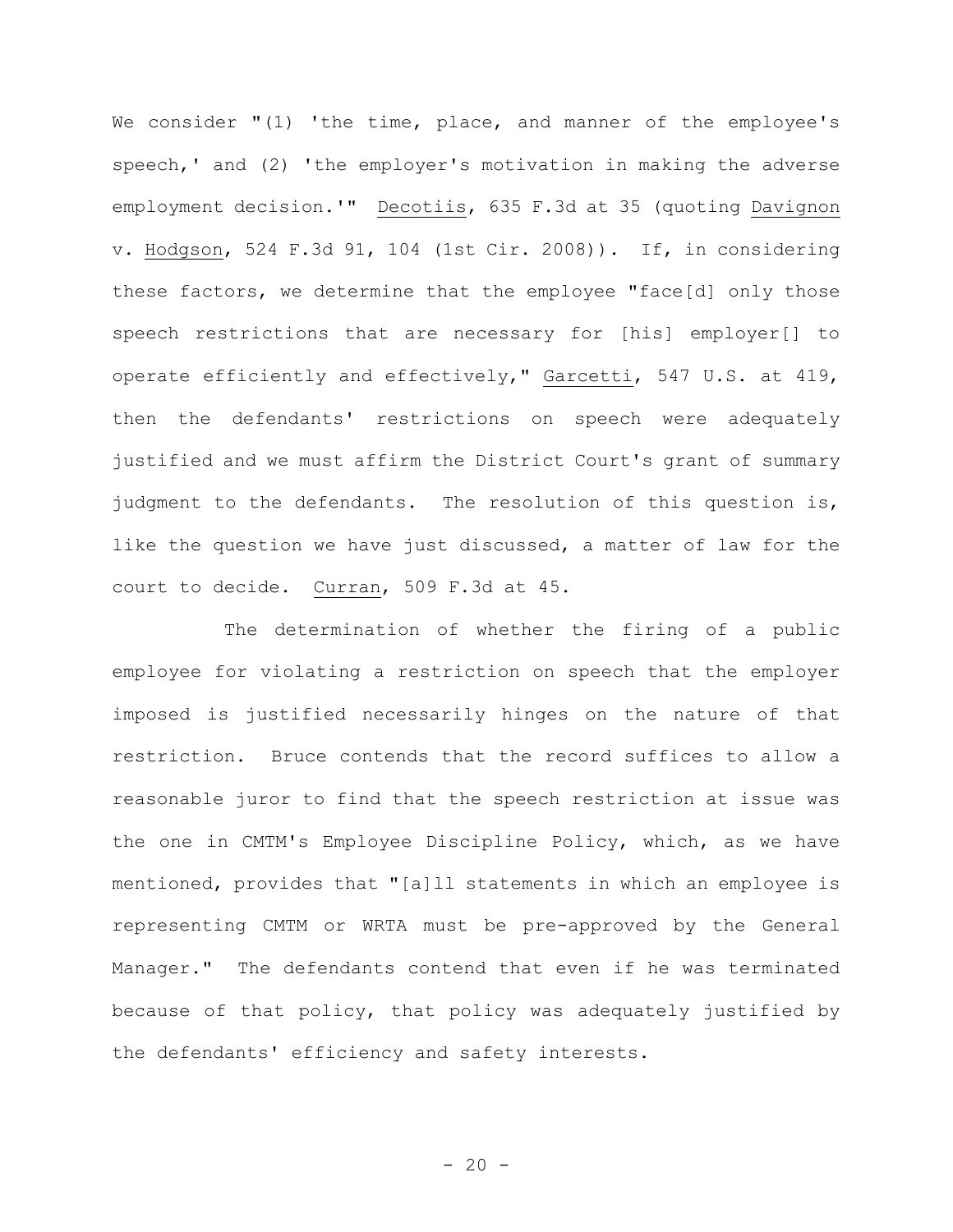That policy, by its plain language, covers even statements made while an employee is off duty and without regard to their content. And while Parker testified that it did not reach that far, he was unable to point to anything that would substantiate his claim that the policy was not as broad as its plain language would suggest, creating at least a genuine issue of fact as to the reach of the policy. Thus, insofar as a juror could find that the policy is as broad as its terms indicate that it is, as we conclude such a juror could, we do not see how that policy is "necessary" for WRTA and CMTM "to operate efficiently and effectively," Garcetti, 547 U.S. at 419.

Notably, WRTA and CMTM do not offer any justification for requiring pre-authorization in the expansive array of scenarios where an employee might be said to be "representing" one of those organizations, particularly given that they applied the policy to an interview in which Bruce was identified as the union president. True, Parker does argue that "[a]n employer need not show an actual adverse effect in order to terminate an employee," Curran, 509 F.3d at 49, but instead may "consider . . . speech's potential to disrupt," Davignon, 524 F.3d at 105 (emphasis added). But, in Davignon, we did not allow a public employer to use the potential for speech to cause disruption as a post hoc rationalization for terminating an employee; we instead looked to

- 21 -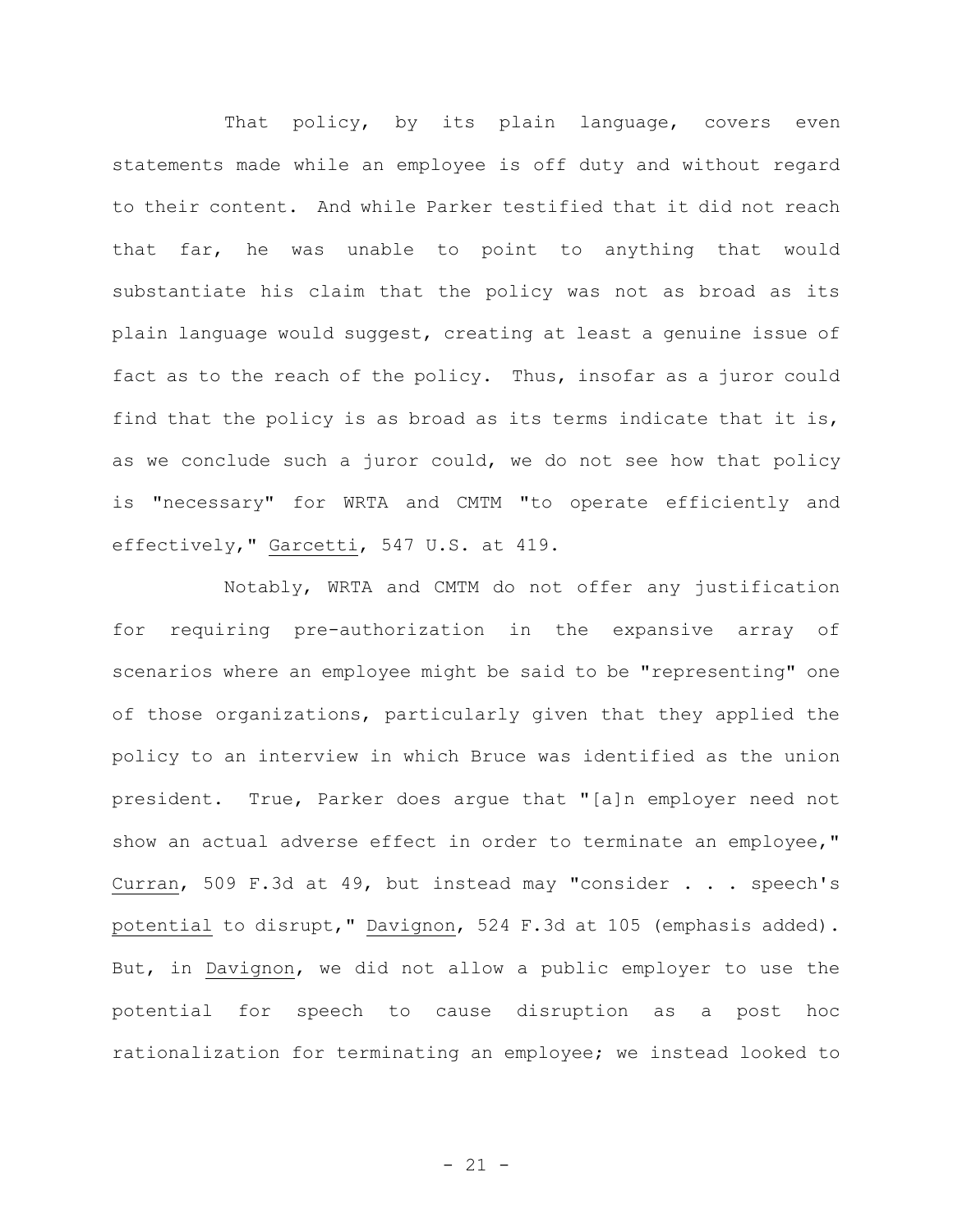the record to determine whether the potential for disruption was actually the reason for the firing. Id.

Here, the record would allow a reasonable juror to conclude that Bruce was terminated simply because he violated the broad preauthorization policy and not because of any specific conduct in which he engaged for which a more tailored preauthorization policy might be warranted. And, that being so, his termination simply for violating that broad preauthorization policy cannot plausibly be justified as necessary to protect the defendants' legitimate safety and efficiency interests.

### **C.**

That brings us to the third part of the three-part inquiry, which concerns whether the public employee can "demonstrate 'that the protected expression was a substantial or motivating factor in the adverse employment decision.'" Delaney v. Town of Abington, 890 F.3d 1, 6 (1st Cir. 2018) (quoting Curran, 509 F.3d at 45). In holding that Bruce failed to make that showing, the District Court pointed -- and the defendants now point -- to the fact that the defendants consistently stated that Bruce committed three infractions, any of which subjected him to termination under the Last Chance Agreement. See Bruce, 527 F. Supp. 3d at 80. The defendants now renew their argument that because Bruce committed two terminable violations that did "not involv[e] speech of any kind," they are "not liable because Bruce

 $- 22 -$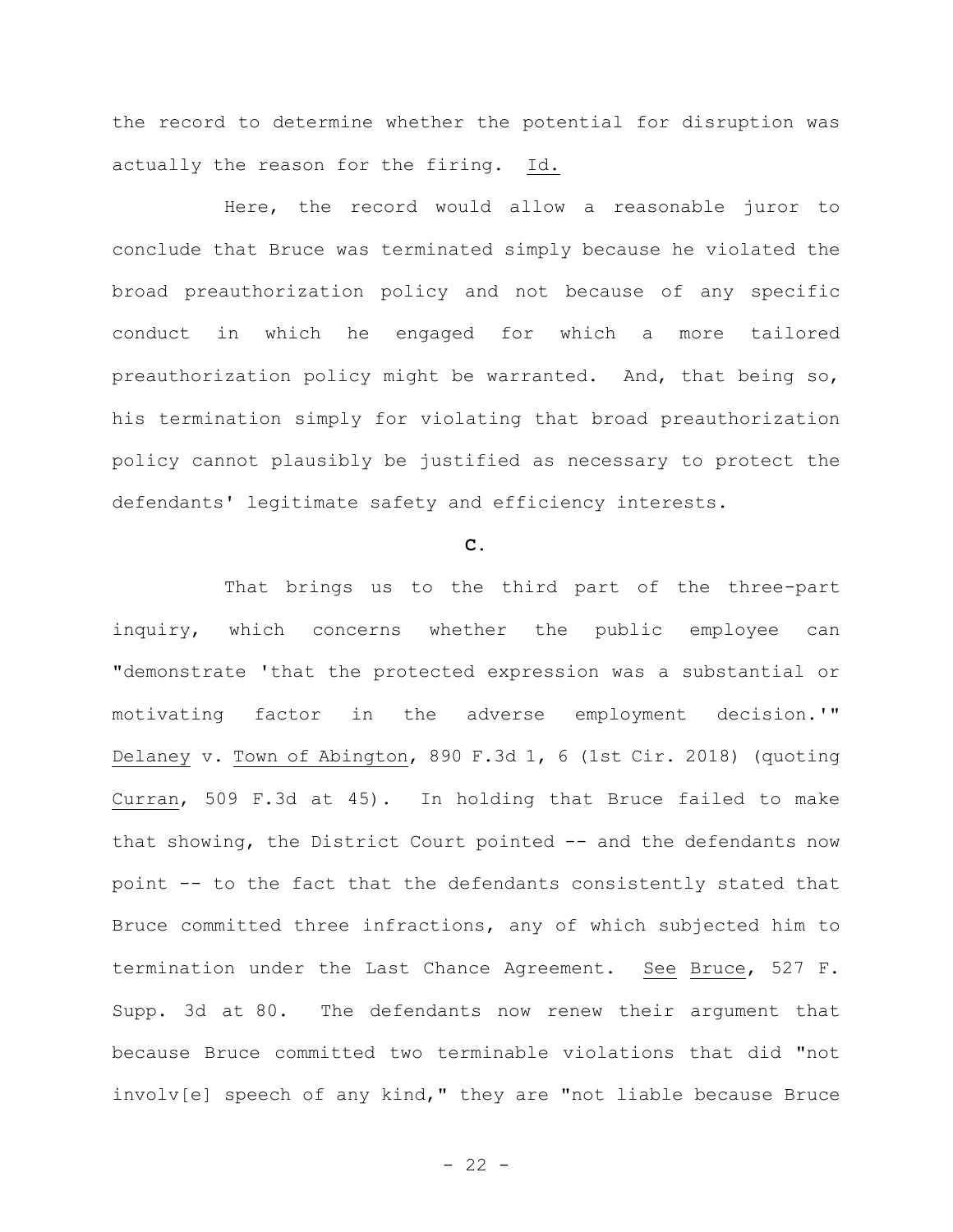would have been terminated for either of the other two (2) listed infractions, which did not involve speech." Parker advances an argument along similar lines.

As Bruce explains, however, the memorandum from Parker contemporaneously recording the conversation that he had with Bruce and Kephart states that Bruce was fired because Parker "felt the coordination of an unauthorized media interview combined with the completely unsafe manner in which it was conducted while he was on the clock and should have been driving the bus back to the garage" (emphasis added), demonstrates that "the non-speech actions alone were not sufficient to justify termination" such that a reasonable juror could conclude that the speech element was the motivating factor for Parker's decision. Bruce also points to Parker's comment to Bruce that Parker felt Bruce was "thumb[ing] his nose at" CMTM and that Parker could not "let it pass," arguing that these statements demonstrate that Bruce's speech was central to his termination.

Thus, given this evidence, we agree with Bruce that a reasonable juror could read Parker's memorandum to say that the mere fact that Bruce gave an unauthorized interview was the substantial factor behind his termination, or that the three disciplinary violations are so intertwined that the resulting termination cannot be understood except as a reaction to Bruce's interview. We also agree with Bruce that a reasonable juror could

 $- 23 -$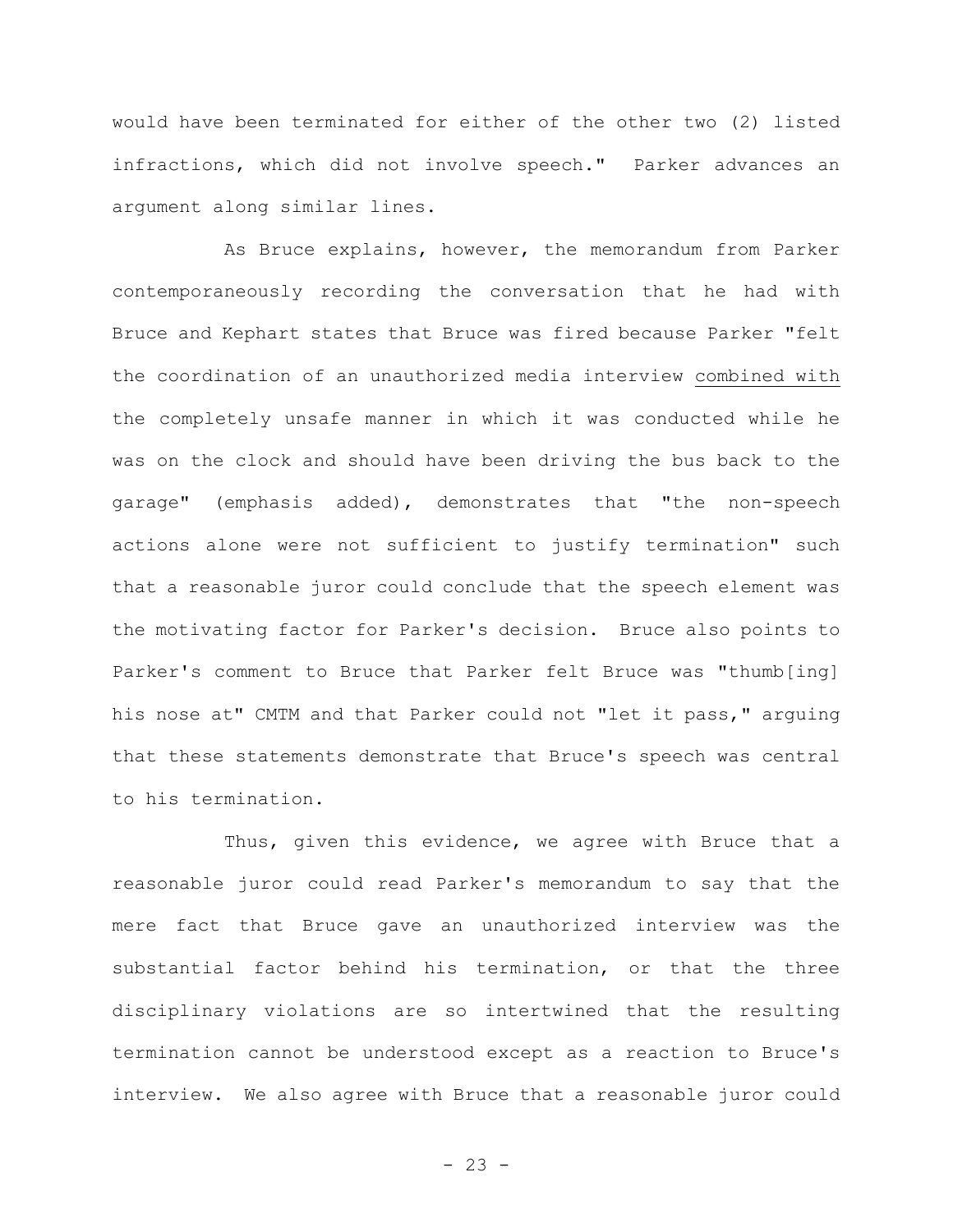infer from the comment that Bruce was "thumb[ing] his nose" that Parker perceived a personal affront from Bruce's comments that must be based on Bruce's failure to seek preauthorization for his interview, as that reasonable juror might think it odd for the other violations to give rise to such a feeling. Moreover, the record does not contain any evidence that would compel a reasonable juror to conclude that Bruce would have been terminated had he engaged in the same conduct but not given an unauthorized interview. The defendants' arguments to the contrary identify, at best, evidence that Bruce could have been terminated.

#### **D.**

Parker asserts, as a separate ground for affirming the District Court's ruling, what is known as the Mt. Healthy defense -- that the defendants "would have terminated Bruce's employment regardless of his comments to Telemundo." To the extent this defense is separate from the "substantial or motivating factor" inquiry, see Decotiis, 635 F.3d at 29-30 (directing us to look to Mt. Healthy only if the aforementioned "three parts of the inquiry are resolved in favor of the plaintiff"), our reasoning as to that inquiry is equally on point.

As we have explained, although a reasonable juror might be compelled to conclude based on the record evidence that Bruce could have been fired pursuant to the terms of the Last Chance Agreement based on his conduct, such a juror would not be compelled

 $- 24 -$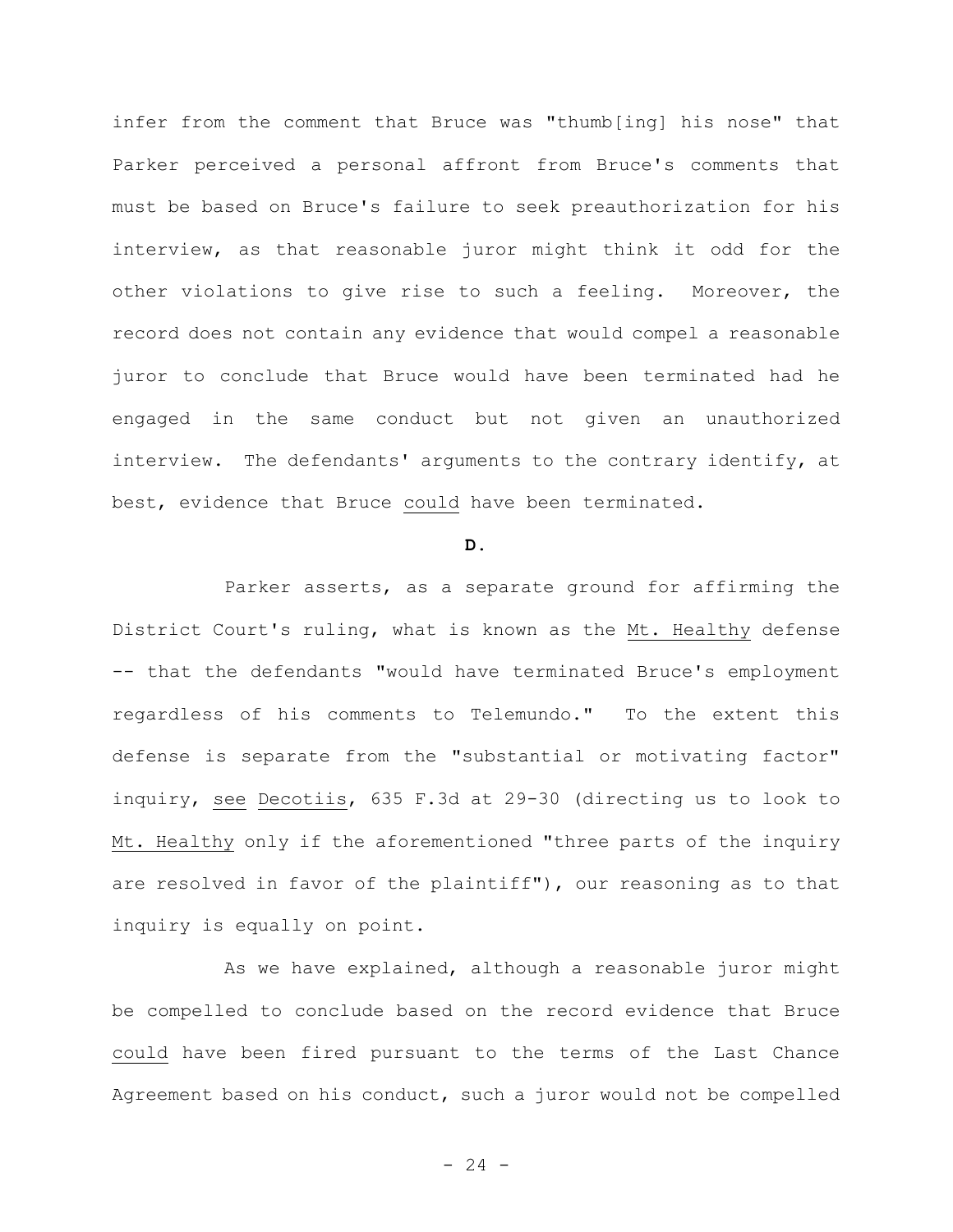to conclude on this record that Bruce would have been fired. So, we cannot affirm the grant of summary judgment on this ground either.

## **III.**

We next turn to Bruce's MCRA claim. The District Court granted summary judgment to the defendants on this claim "for the same reasons" that it gave in granting them summary judgment on his § 1983 claim. Bruce, 527 F. Supp. 3d at 81. Thus, for the reasons we have discussed, we reverse the grant of summary judgment on this claim, too.

The defendants briefly argue, however, that we should affirm notwithstanding our treatment of the § 1983 claim because, before the District Court, the defendants advanced arguments that Bruce had not shown the requisite threats, intimidation, or coercion to succeed on a MCRA claim, see Mass. Gen. Laws ch. 12, §§ 11H(a)(1), 11I, and Bruce did not rebut these arguments. Because the District Court did not address this contention below, we leave it to be addressed by the District Court in the first instance on remand.

## **IV.**

There remains to address only the defendants' contentions -- which they style as a cross appeal -- that we may affirm the District Court's grant of summary judgment on the alternative grounds that (1) the Last Chance Agreement barred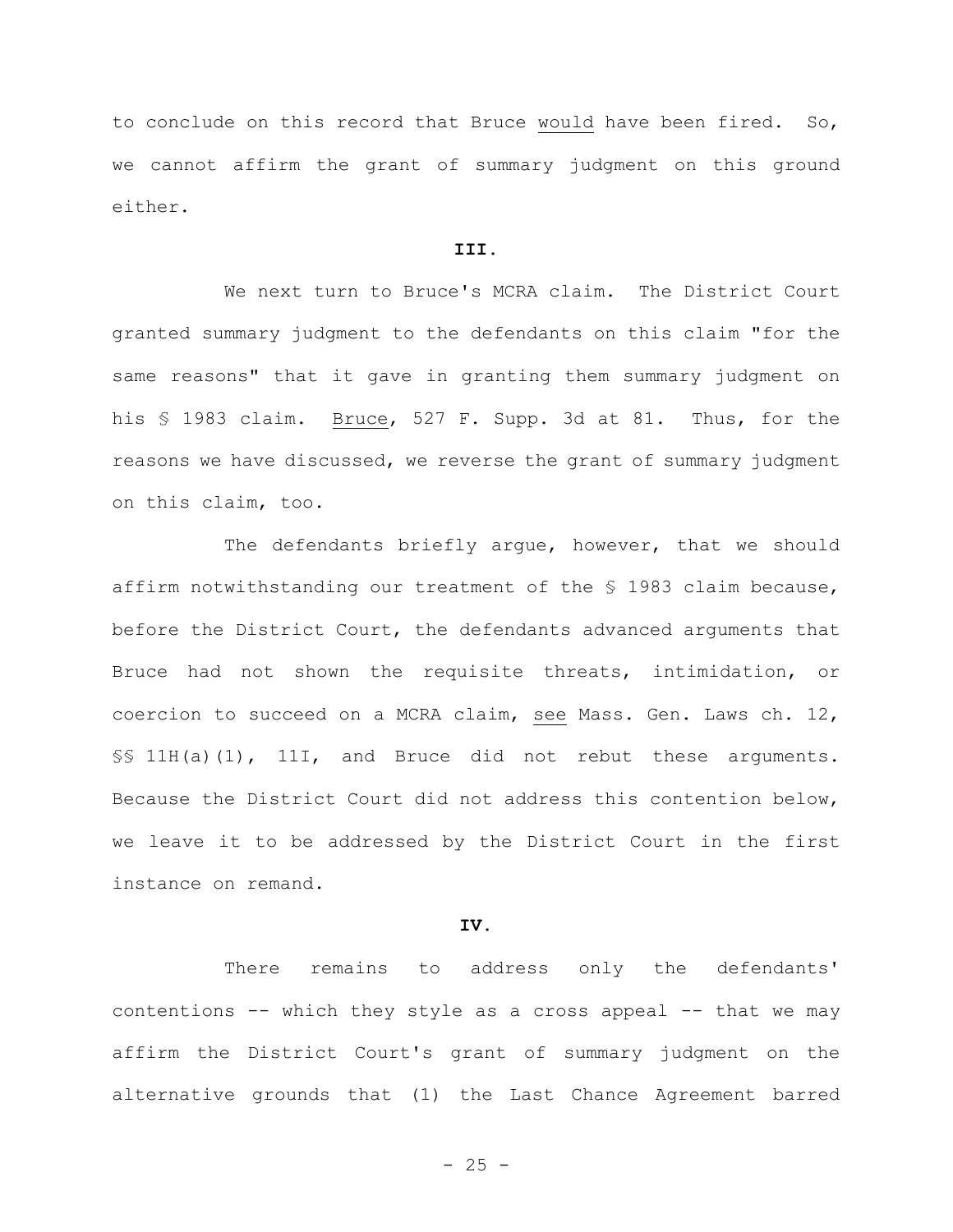Bruce's claims and (2) Bruce has failed to meet his burden to show "state action." See Alberty-Vélez v. Corporación de P.R. Para La Difusion Publica, 361 F.3d 1, 5 n.4 (1st Cir. 2004) (noting that although "a party may not appeal from a favorable judgment," even when the District Court has rejected some of that party's arguments, we still may "treat [the] cross-appeal as a request that we affirm the summary judgment ruling on" the bases the District Court rejected). As we will explain, we conclude that the ultimate resolution of whether each of these grounds has merit is also best addressed by the District Court in the first instance on remand. See Yan v. ReWalk Robotics Ltd., 973 F.3d 22, 39 (1st Cir. 2020) (noting our "discretion" to choose this course).

## **A.**

In the Last Chance Agreement, Bruce and Local 22 agreed "to waive any and all rights they may have presently or in the future to file or assert any claim, complaint, grievance, appeal to arbitration or other action in any forum of any kind in regard to any further disciplinary action including termination invoked by [CMTM] pursuant to [the Last Chance] Agreement for the two (2) year period." "Waiver and release are affirmative defenses on which the employer bears the burden." Rivera-Flores v. Bristol-Myers Squibb Caribbean, 112 F.3d 9, 12 (1st Cir. 1997) (citing Fed. R. Civ. P. 8(c)). We review the District Court's conclusion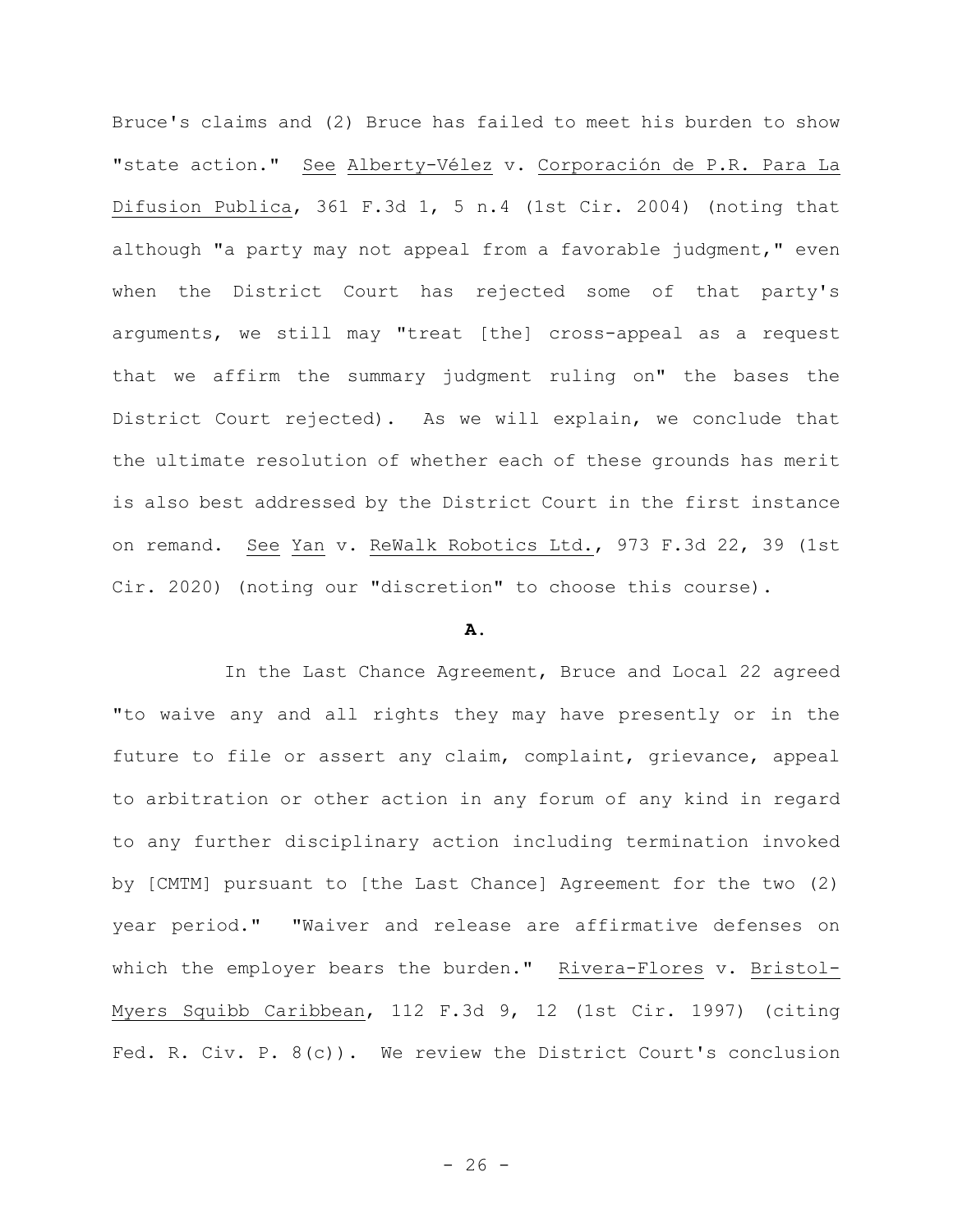that the defendants did not meet that burden de novo. Hill, 884 F.3d at 21.

With respect to Bruce's § 1983 claim, the District Court applied our precedent addressing the waiver of federal statutory claims, which requires that such a waiver must have been made knowingly and voluntarily. See Rivera-Flores, 112 F.3d at 11, 12. Under that precedent, we have applied a totality of the circumstances test that includes, but is not limited to, "a nonexclusive set of six factors," namely "(1) plaintiff's education and business experience; (2) the respective roles of the employer and employee in determining the provisions of the waiver; (3) the clarity of the agreement; (4) the time plaintiff had to study the agreement; (5) whether plaintiff had independent advice, such as that of counsel; and (6) the consideration for the waiver." Melanson v. Browning-Ferris Indus., Inc., 281 F.3d 272, 276 & n.4 (1st Cir. 2002) (citing Smart v. Gillette Co. Long-Term Disability Plan, 70 F.3d 173, 181 n.3 (1st Cir. 1995)).

The District Court ruled based on these factors that "[t]he only factor in Bruce's favor is that CMTM drafted the waiver provision," but the District Court nonetheless concluded "that the fact that the waiver provision does not expressly specify that the waiver includes constitutional and/or statutory claims at least brings its scope into question." Bruce, 527 F. Supp. 3d at 78. The District Court thus found that there was "a genuine issue of

- 27 -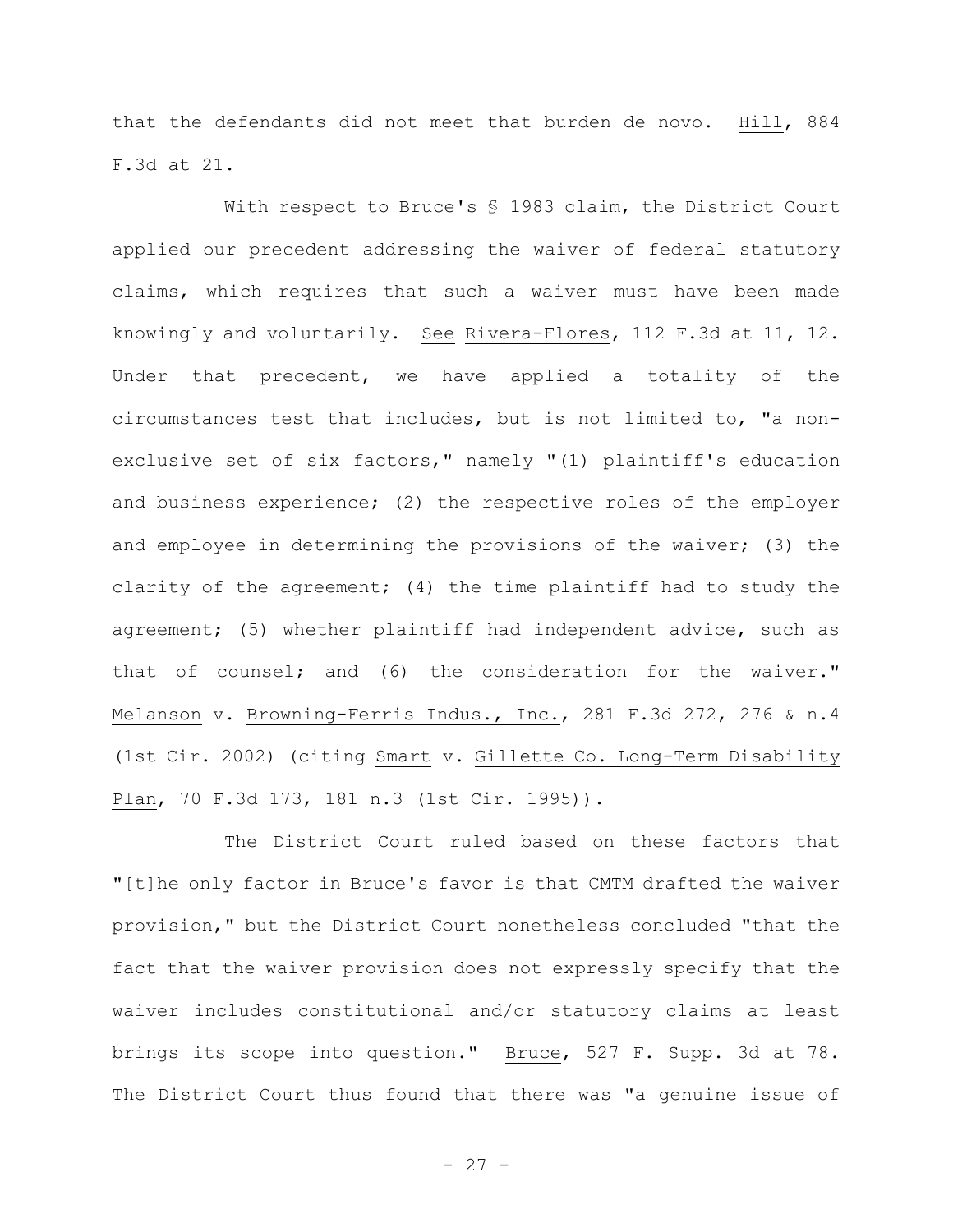material fact as to whether Bruce knowingly and voluntarily waived his right [to] assert claims against the Defendants for violation of his right to free speech under federal . . . law." Id.

We have never held, however, that a "magic words" test is applicable to any type of claim, such that a waiver must expressly name the precise claims that it reaches to be knowing and voluntary. And so, to the extent that the District Court relied on the mere failure to mention such claims as the basis for ruling in Bruce's favor with respect to the waiver question, we agree with the defendants that the District Court erred.

Bruce argues, however, that, even if that is so, the Last Chance Agreement does not bar his § 1983 claim because he is seeking in it to vindicate a "fundamental constitutional right" - specifically a First Amendment right. He thus argues both that there must be "clear and convincing evidence" that he knowingly and voluntarily waived his First Amendment-based claim and that, under that heightened evidentiary standard, it was impossible for him knowingly and voluntarily to waive his "unknown First Amendment claims" that had not yet arisen. See Janus, 138 S. Ct. at 2486 (establishing that "to be effective," a waiver of First Amendment rights "must be freely given and shown by 'clear and compelling' evidence" (quoting Curtis Publishing Co. v. Butts, 388 U.S. 130, 145 (1967) (plurality opinion))); Johnson v. Zerbst, 304 U.S. 458, 464 (1938) (directing us to "'indulge every reasonable presumption

- 28 -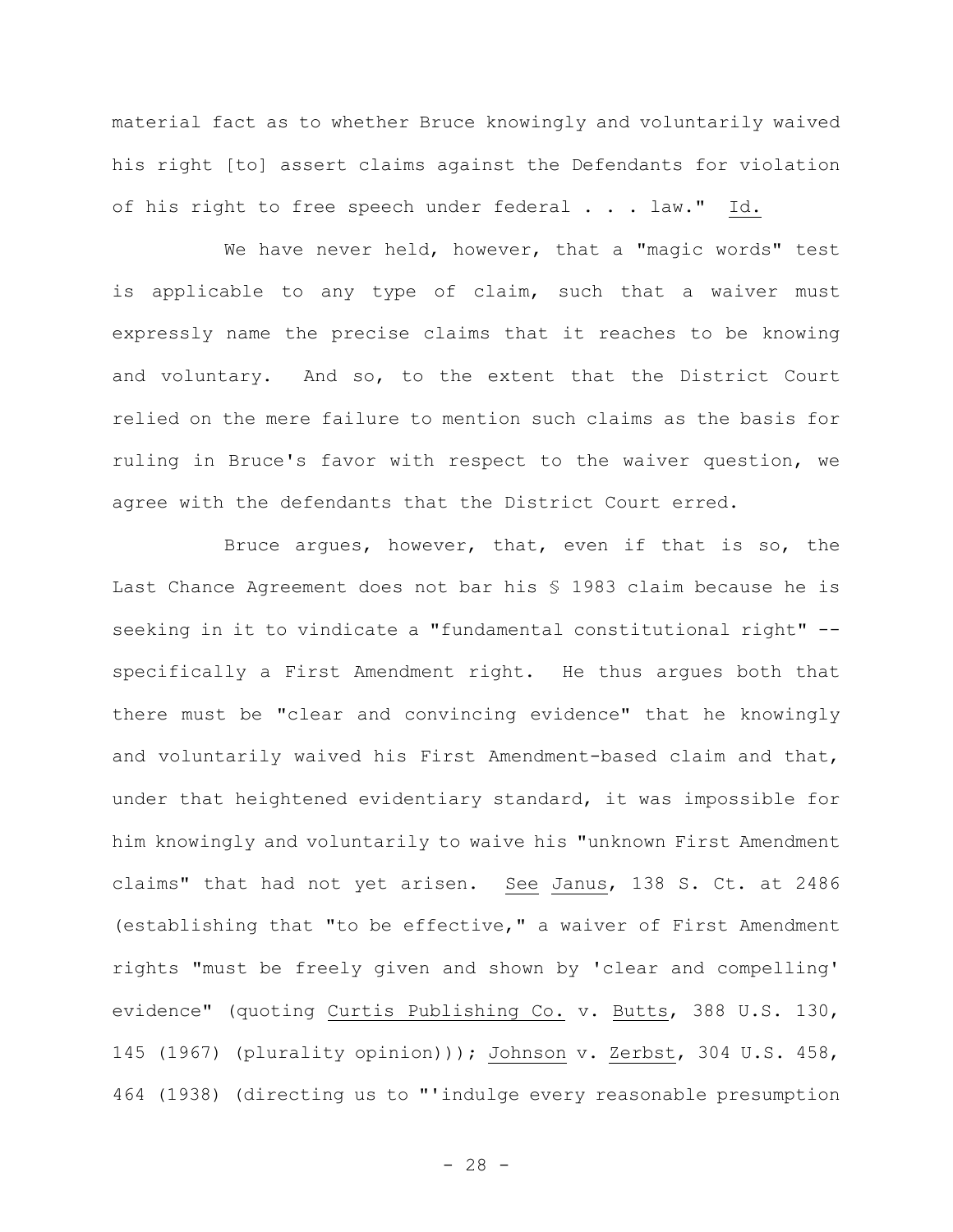against waiver' of fundamental constitutional rights" (quoting Aetna Ins. Co. v. Kennedy, 301 U.S. 389, 393 (1937))).

Bruce made the same argument below, but the District Court did not address it and instead ruled in his favor under our typical waiver standard. We thus leave it for the District Court to address in the first instance on remand. We note in this regard that the defendants do not identify any case -- nor are we aware of any -- in which we have permitted a waiver of a First Amendment claim brought under § 1983, and that the one precedent that the defendants do invoke is a district court opinion that, although it asserts that "[i]t is settled law in the First Circuit that agreements containing waivers of an employee's right to . . . pursue constitutional claims as consideration for resolving an employment dispute . . . are valid and enforceable where a defendant/employer establishes that the waiver was made knowingly and voluntarily," Higgins v. Town of Concord, 322 F. Supp. 3d 218, 225 (D. Mass. 2018), cites only to cases that do not involve constitutionally-based claims such as the one that Bruce brings, see id.

As for the MCRA claim, the question of when and how an employee may waive such claims in an employment agreement is a matter of state law, given that the rights MCRA protects are grounded in state law and contract interpretation is itself typically a matter of state law. See Ruiz-Sánchez v. Goodyear

- 29 -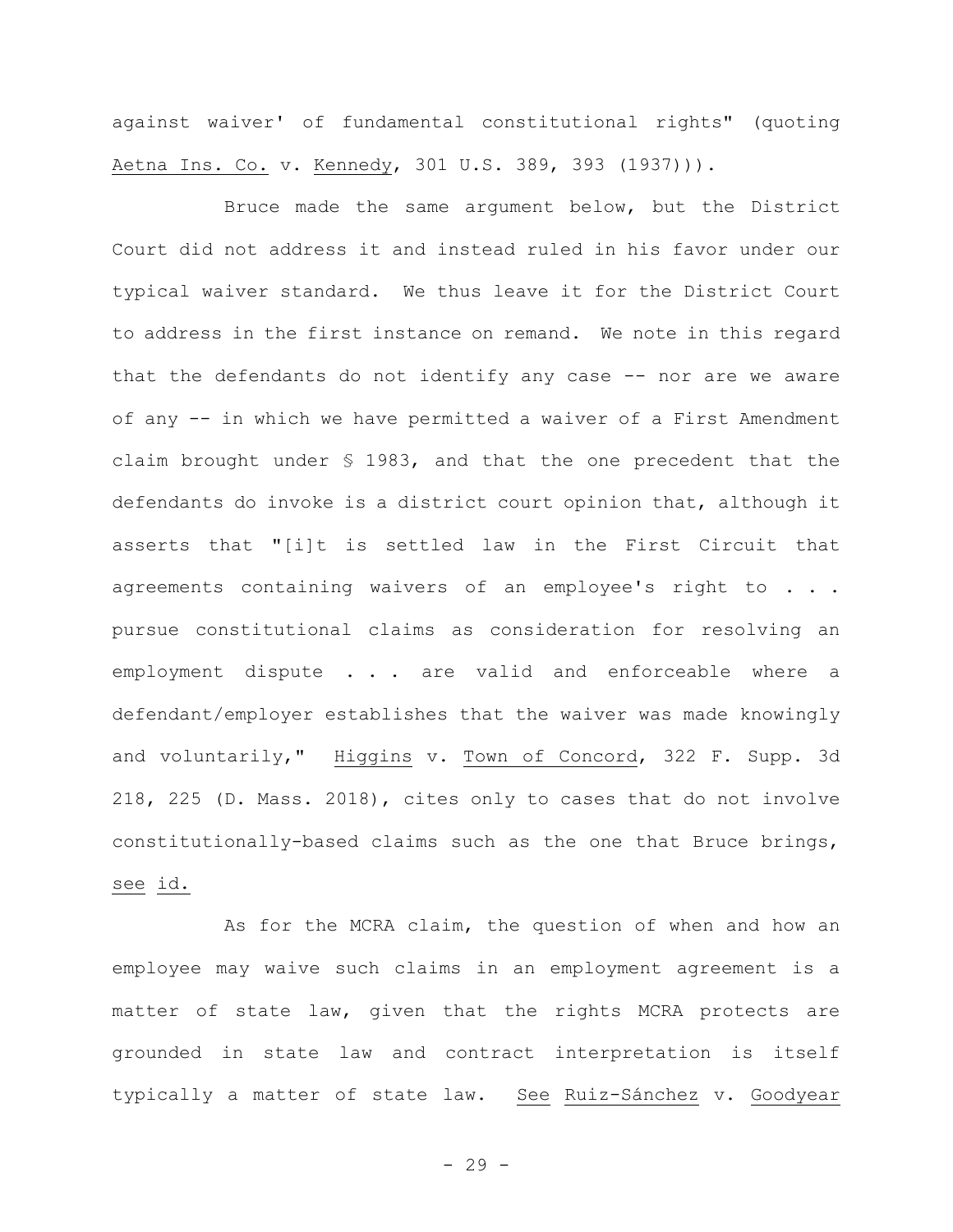Tire & Rubber Co., 717 F.3d 249, 252 (1st Cir. 2013); Livingstone v. North Belle Vernon Borough, 91 F.3d 515, 539 (3d Cir. 1996). The District Court relied, however, only on our precedents concerning the waiver of federal statutory claims. See Bruce, 527 F. Supp. 3d at 77-78. Thus, even if, as the defendants contend, the District Court erred in applying that precedent to find that the Last Chance Agreement did not constitute a knowing and intelligent waiver of that claim, it erred by not applying the state law requirements for effecting the waiver of such a claim. Finding no definitive guidance from the SJC on the question, and the defendants having failed to identify any on-point state court precedent, here, too, we think the proper course is to permit the District Court to address the parties' arguments in the first instance.

#### **B.**

As a last ground for affirming the District Court, the defendants contend that CMTM and its officers and employees are not state actors, while the only state actor among the defendants -- WRTA -- had no role in Bruce's termination. They thus contend that Bruce's First Amendment-based § 1983 claim necessarily fails and that in consequence, so, too, necessarily, does his MCRA claim. But, here, too, we think the better course is for us to permit the District Court to address that contention on remand, given that it merely "assume[d] for purposes of [its] discussion" of Bruce's